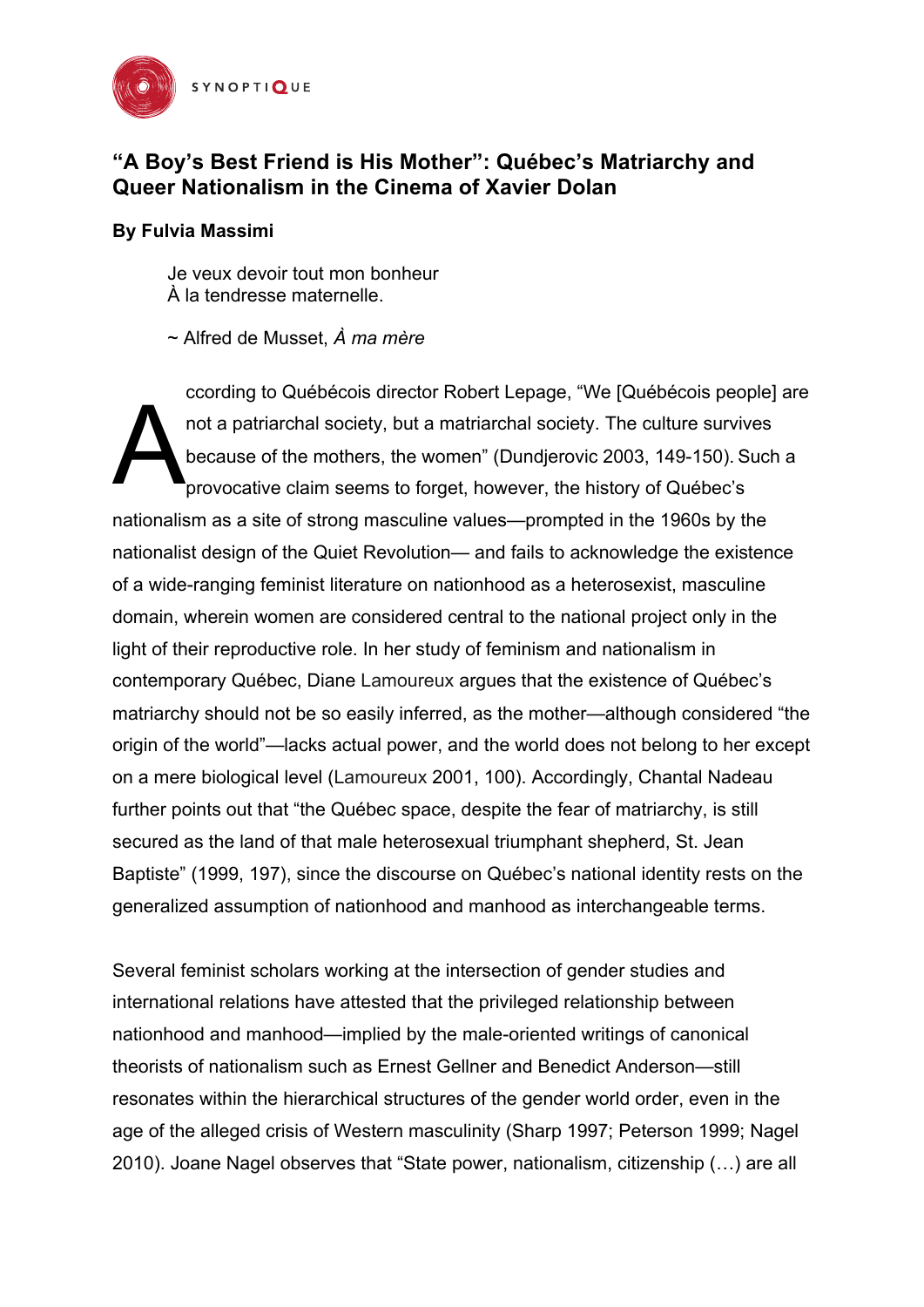best understood as masculinist projects, involving masculine institutions, masculine processes and masculine activities" (2010, 243). In such a context of persistent masculinism how can Québec be identified as the repository of feminist and queer potential in the formation of an aspiring nation? Stemming from a brief contextualization of Québec's revolutionary period as a site of heterocentric, nationalist drives, and from a likewise brief overview of feminist and queer perspectives on nationalism, this paper aims to relocate Québec into an alternative framework of nationhood, one that might find in femininity and queer subjectivities the necessary forces for the construction of a pluralist and more inclusive idea of nation.

For lack of a more nuanced term, 'matriarchy' will be used to identify the critical stance towards masculinity within Québec's nationalist project, and to endorse a feminist approach to nationalism that could challenge the mere metaphorization of women and queer others, as well as the secured position of men in the national picture. The controversial configuration of Québec as a matriarchal society will be further employed to understand the reinforcement of motherhood and the revision of patriarchal hegemony in the cinema of Québécois director Xavier Dolan (b. 1989), which will be taken into consideration as a symptomatic example of the counternormative, female-empowered body of Québec's post-revolutionary and postreferendary society. The erasure of patriarchy and heteronormativity from Dolan's narratives, further counterbalanced by the relevance attributed to female and queer characters, will be interrogated in the attempt to challenge the structures of Québec's post-revolutionary nationalism. Femininity and queer subjectivities will be rearranged into the national design no longer as threats but as necessary forces of nationbuilding.

The paper will be divided into four sections. First, it will briefly consider the work of Canadian historian Jeffery Vacante on the relationship between the crisis of manhood and the failure of the revolutionary project in Québec, so as to expose the weak status of patriarchy and contrived masculinity in Québec's present history. Second, it will sketch out a feminist approach to nationalism that could be productively applied to the analysis of Québec's post-revolutionary national identity. Third, it will take into account the resignification of queer sexualities and queer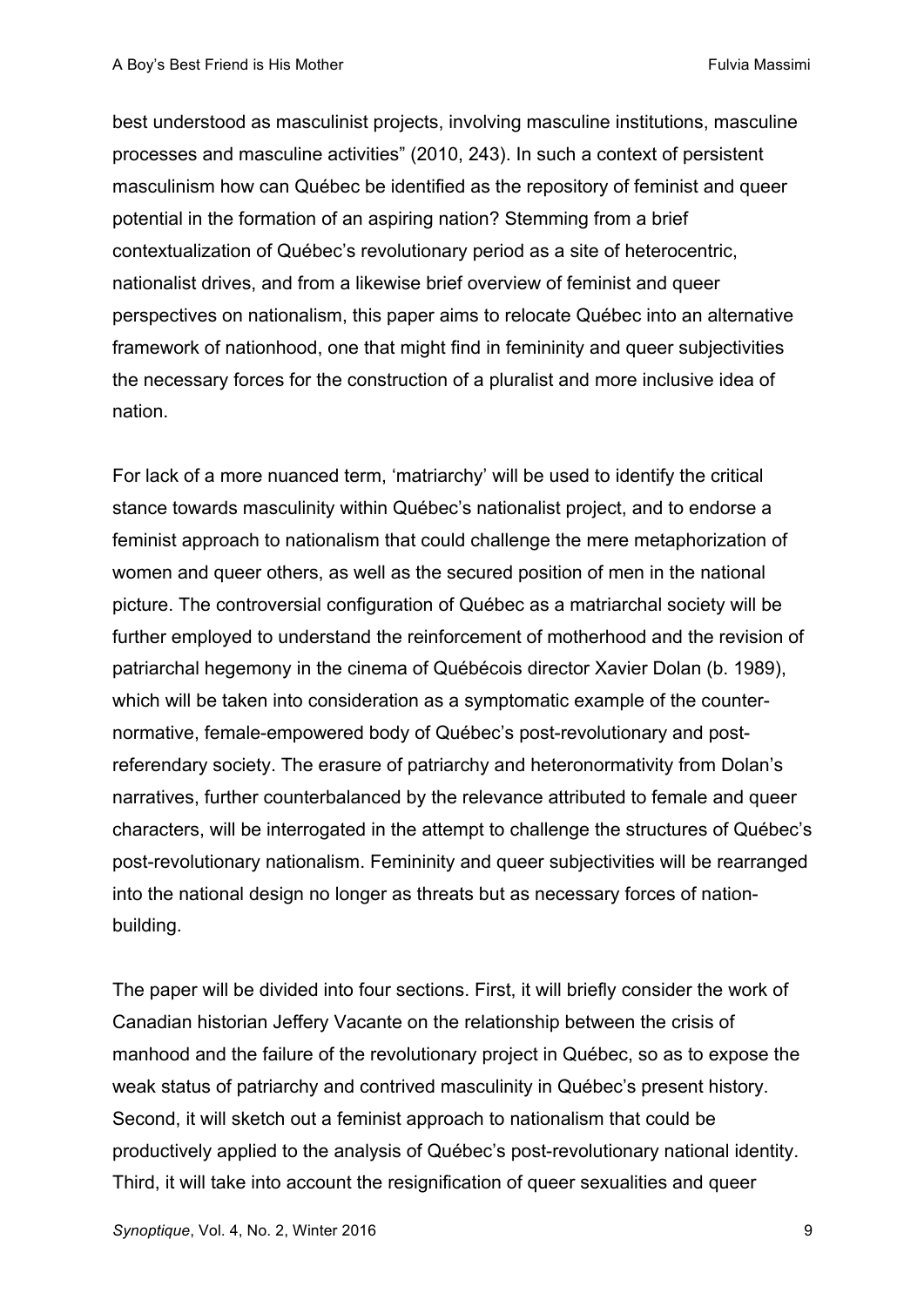identities in Québec's cultural structures, so as to overcome the "fear of federasty" (that is the fear of homosexuality as a sexual but also national-cultural matter) theorized by Robert Schwartzwald in his homonymous article. Finally, it will merge the three levels of inquiry previously discussed within the analysis of Dolan's feature films in order to pinpoint the relevance of female-oriented relationships and queer subjectivities, thereby reinforcing a different discourse around national identity and gendered nationhood in Québec.

In regard to the final section, two caveats are in order. One, the extensive focus on the thematic aspects rather than on the formal features of Dolan's cinema does not intend to flatten the audacity and stylistic exuberance of the director's work. Rather, it is dictated by matters of internal cohesiveness and coherence to the central argument of the paper. Two, the decision to read Dolan's *oeuvre* through the lens of Québec's gendered nationalism has no ambition to settle the identitary paradigm of nationhood as the only viable interpretative option, nor to dismiss the variegated range of readings and possibilities that the analyzed films entail for both the present and future of Québec cinema. It is rather the author's belief that an encompassing analysis of Dolan's revitalizing engagement with the specificity of his own cultural and (sub)national belonging<sup>1</sup> will shed new lights on the ongoing conversation around nationhood and gender as still a crucial debate for the study of both Québec and Canadian cinemas.

## *Maîtres chez nous***: a false myth**

Questions around autonomy and sovereignty have been part and parcel of Québec's history since the original foundation of New France in the seventeenth century, and even more significantly so with the Conquest of 1760 and the foundation of the Province of Québec after the concession of French territories to Great Britain with the Treaty of Paris (1763). The attempt of the British colonizers to suppress and assimilate the Francophone culture during their colonial administration had the effect

<sup>1</sup> Jerry White's concept of national *belonging* over national *identity* is borrowed here to stress the adaptability of Dolan's films to a more flexible paradigm of National Cinema. His films do not necessarily pertain to a national project in political and territorial terms; but they do nonetheless participate in the construction and innovation of the cultural imaginary of a given "nation"—especially when the nation in question is not a recognized nation-state but a subnational, minoritarian entity (White, 2004).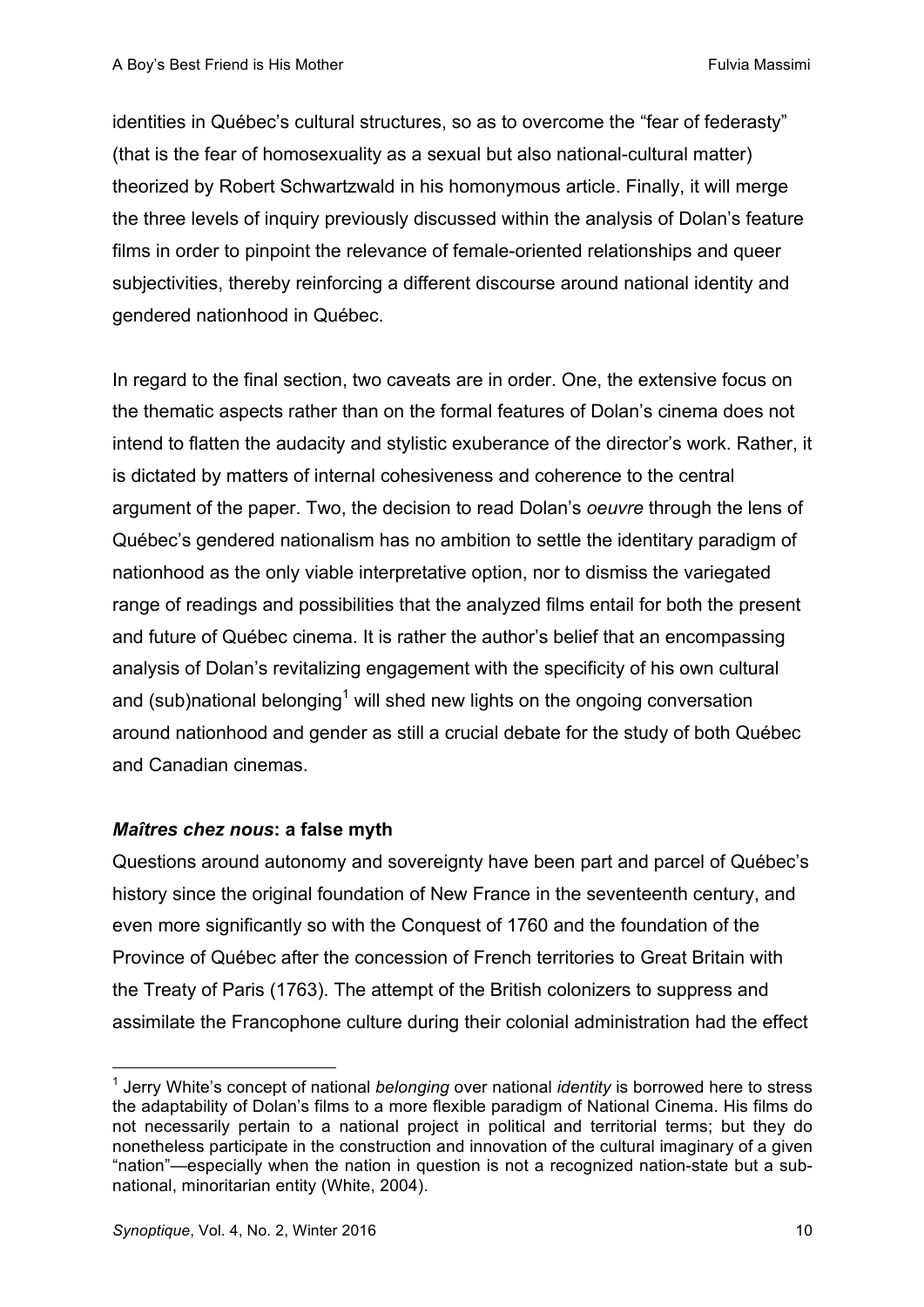of exacerbating feelings of resentment, and fueling desires of independence and nation-building. The emergence of nationalist impulses in the strict sense of the term emerged, however, for the first time during the Quiet Revolution: the modernization and secularization movement that occurred in Québec in the 1960s to overcome the Catholic regime of the previous first century of its history—said regime having been identified as the main obstacle to the province's independence.

Departing from the chronological development of the Quiet and Sexual Revolutions as parallel trajectories (the former as a local phenomenon; the latter as a more geographically diffuse impulse towards gender revision in Western culture), Canadian historian Jeffery Vacante wrote extensively on the connection between Québec's political history and its history of sexuality (Vacante 2005, 2006). He specifically located in the Quiet Revolution the point of origin for the configuration of Québec's nationhood as a heteronormative, androcentric project -- in opposition to the attempts of the Sexual Revolution to revise fixed (mis)conceptions of gender dynamics. The promotion of male heterosexual power as a way to overcome the myth of Québec's "homosexual" nation—since historically emasculated by the Church and subjugated by the Anglophone colonizer $^2$ —is at the core of Vacante's interrogation of the relationship between masculinity and nationalism in revolutionary Québec. Referring back to the pre-secularized conditions of Catholic Québec in the 1920s and the 1930s, Vacante identifies in the Quiet Revolution "an important stage in Québec's evolving heterosexual identity […] that fulfilled many men's long-held desire to overthrow the devirilizing influence of their mothers, wives, and the Catholic Church" (2005, 36). The heterocentrism of both the political revolution and sexual involution $3$  of the 1960s is thus construed as a hurdle to the production of a more

 $2$  As Vacante acknowledges, the call for secularization of the Quiet Revolution was supported by a strong reassertion of heterosexual masculinity based on two main arguments. On one side, the reevaluation and rejection of the Church's educational system as an environment accused to instill feminine values in the boys and therefore preventing the production of "strong and virile leaders" for an independent nation. On the other, the homophobic dismantlement of colonial discourses based on the homosexualized, feminized metaphor of Québec as the passive partner of the Anglophone colonizer. Independence, then, became for the leaders and theorists of the Quiet revolution an instrument to allow both men and nation in Québec to emerge from a state of weakness and dependence (Vacante, 2005, 36-37).

 $3$  'Involution' stands here in contrast to the notion of 'revolution' so as to underline the reactionary nature of the gender politics promoted within the agenda of the Quiet Revolution: a masculine project rather than a quest for sexual and gender equality.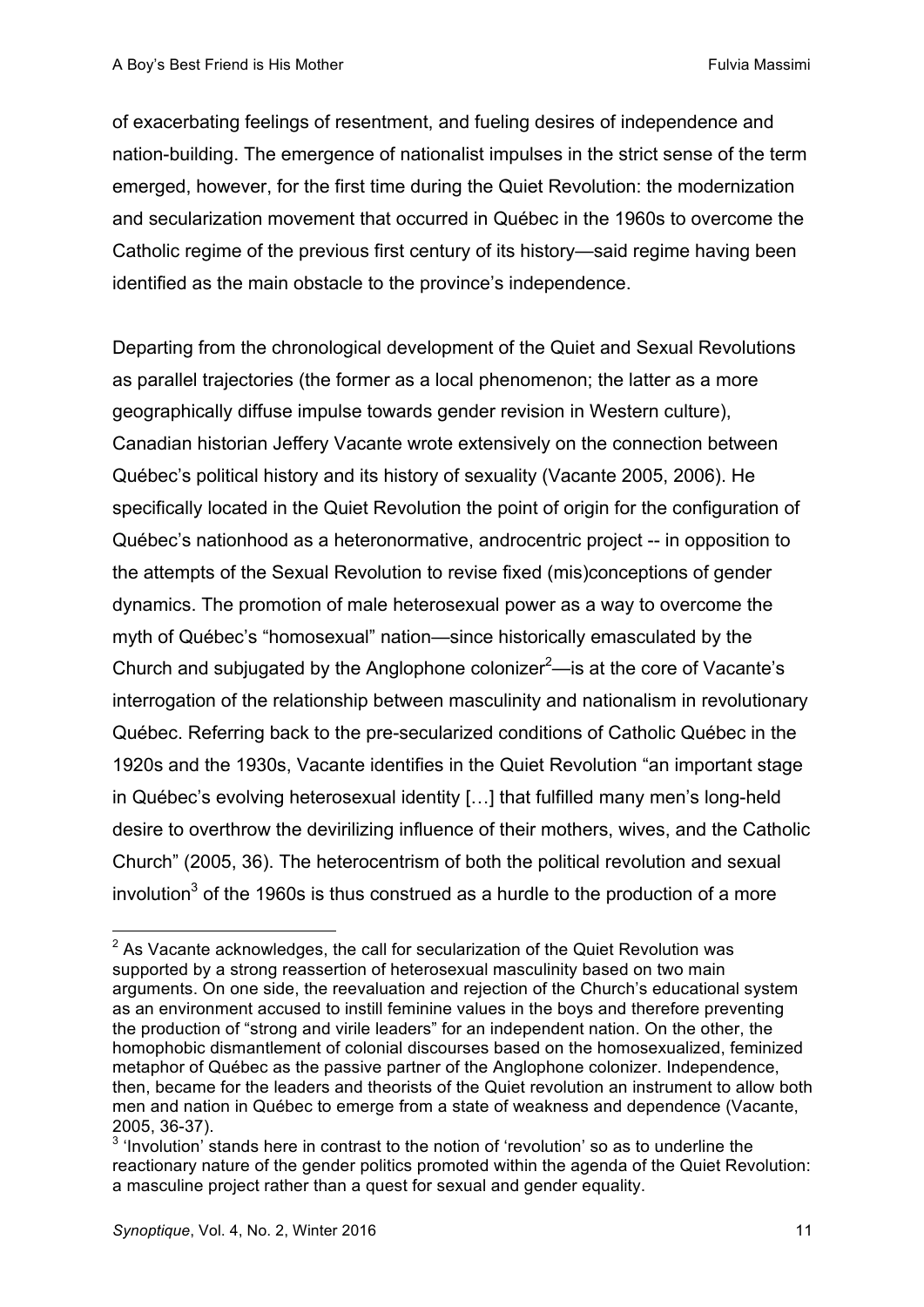challenging national history, one that does not perceive female and queer subjectivities as threats to a solid albeit heterogeneous idea of national identity.

As Vacante further attests, the reassertion of heterosexual and hegemonic power over "the figurative state of homosexual weakness and dependence" in nationalist Québec can be hardly considered accomplished by the revolutionary design. Interrogating the alleged combination of nationalism and liberalism within the Revolution, Vacante brings men's studies into the equation, and exposes the reluctance of Québécois historians to engage with the crisis of male subjectivity, for they considered it a major threat to the construction of Québec's national narrative as a positive force of modernization (2006, 107). If the trajectories of modern nationalism and modern masculinity are assumed to be parallel (Nagel 2010), the subsidence of male subjectivity as a central paradigm in Western post-war history puts into question not only the secure structure of already established nations, but the fragile condition of subnational communities awaiting recognition as well. It is therefore understandable that Québec nationalism, which flourished under the leadership of the Liberal party, became heavily associated in the 1960s with a general idea of liberalism, but not necessarily with "liberal values such as pluralism and tolerance," especially in regard to sexual and gender identities (Vacante 2006, 111).

Vacante's call for the inclusion of men's studies in Québec's historical writings hence derives from the need to rethink the heterocentric project of the Quiet Revolution in the traumatic context of the post-referendary defeats of the 1980s and the 1990s, in order to revise the alleged responsibilities of women and queer subjectivities in the political failure of the masculine nation, and to underline the crucial role played by both in leading the modernization of Québec:

There is a heightened sense of anxiety among French-speaking Québecers because the province is also coming to terms with the end of the Quiet Revolution. Since the 1960s, Québec society has been consumed with a project of modernization as well as state-building, as a growing segment of the population came to link manhood to the attainment of greater political independence. (2012, 23)

Vacante reads against the grains of Québec's nationalist mythology, and by exposing the failure of the sovereigntist project in the 1960s (as well as in the three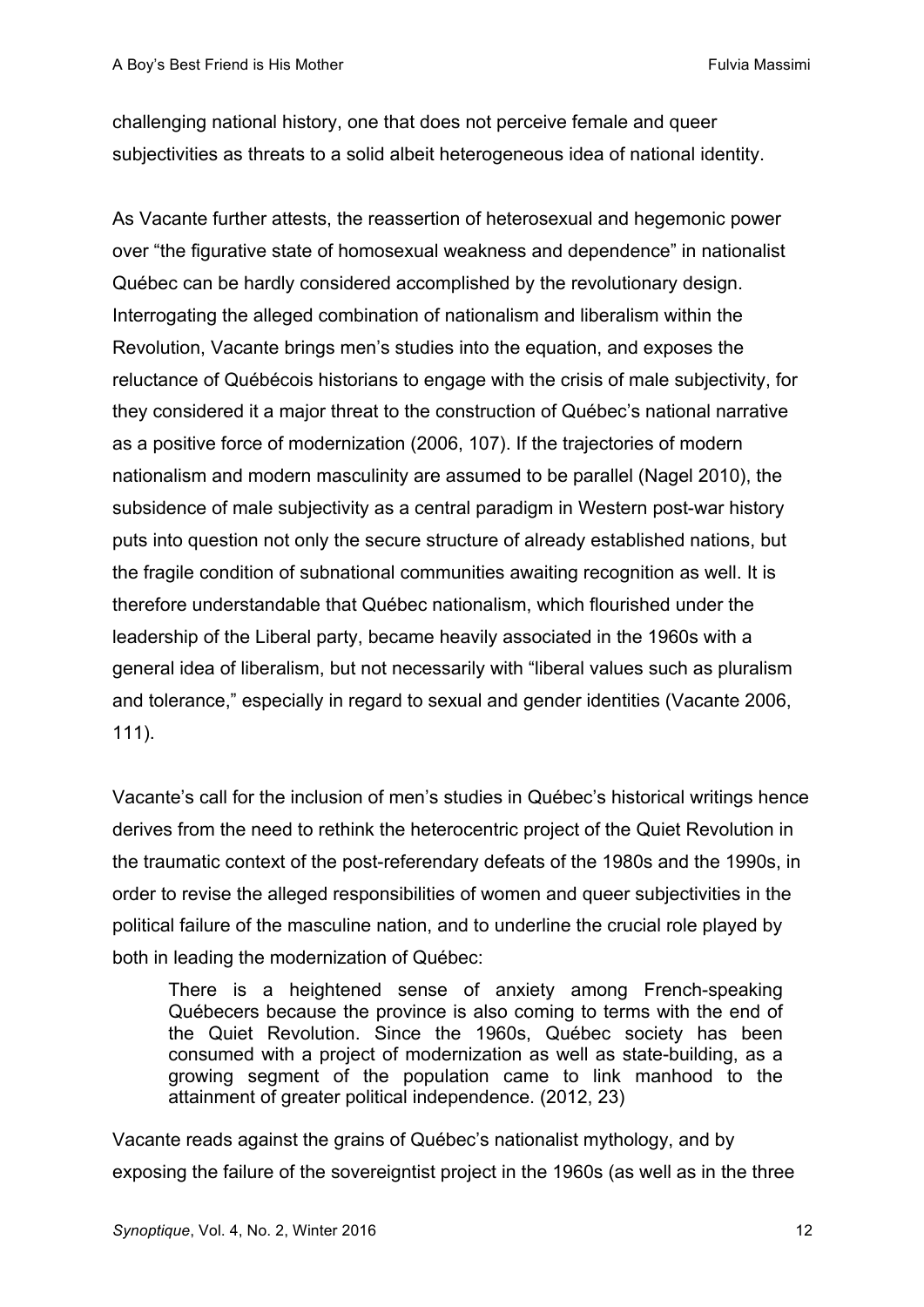following decades) he demystifies the validity of the heterocentric paradigm epitomized by Jean Lesage's slogan "Maîtres chez nous" ("Masters in our own house"), where the "masters" are conceived as male and heterosexual. His approach is, however, partially limited: by privileging the stance of men's studies scholars on the issue of masculine nationalism, it overlooks the contributions of scholars addressing the question of gendered nationalism from a feminist standpoint. As crucial interventions to redefine the ground of inquiry of Québec's national design, such perspectives will be taken into consideration in the following section, which will attempt to find a more productive approach to Québec's post-revolutionary setting in both gendered and political terms.

#### **Women that matter: a feminist perspective on nationalism**

The discourse around Québec's national design can produce more relevant and pluralist models for understanding nationalism not only by increasing the presence of men's studies in the analysis of its history, but also by turning to feminist approaches on the same matter. As Joanne R. Sharp points out, "the silence of gendered identities of nationalism is due in part to the taken-for-granted nature of national identity in the contemporary world system" (1996, 107); a feminist approach to nationalism is therefore necessary to disrupt the overarching system of heterosexism, blatant gender binaries, and supposedly dominant patriarchy. The revival of nationalist claims in Eastern Europe is used by Sharp as a specific case study to interrogate the agency of feminist demands within the national design, but her conclusion might easily apply to revolutionary Québec as well, especially when she states that "during the nationalist revolt the 'women's question' disappeared as a political issue (…) and it would return to the public sphere of politics once independence has been attained" (1996, 103).

Although neglected by the nationalist design of the Revolution, the 'women's question' addressed by Sharp represented a touchstone for feminism in Québec, and for its later rediscovery in the post-revolutionary era. As Paula Gilbert Lewis notices, the years of the Quiet Revolution did not only elicit the awakening of national consciousness on a broad and generalized scale, but impacted specifically on the rise of feminist awareness of Québec's women and women writers in particular. In between the 1970s and the 1980s the work of authors such as Louky Bersianik,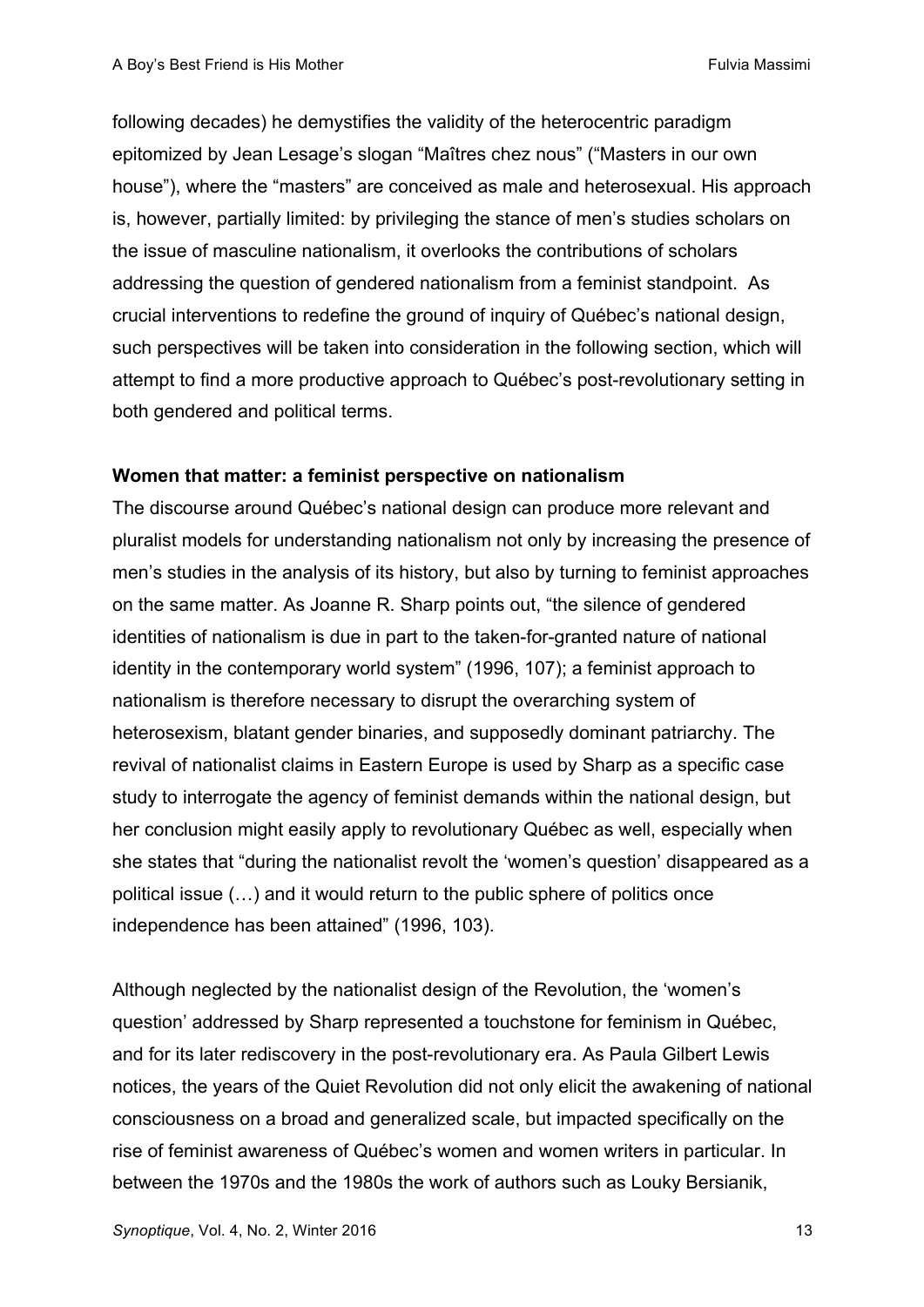France Théoret, Madeleine Gagnon, Nicole Brassard and others offered indeed a foundational ground to the emergence of a solid corpus of feminist literature in Québec, exposing strong links between feminism and nationalism, and signaling the equally important need to acknowledge the gendered and national oppression of women as Québécoises *and* female subjects (Gilbert Lewis 1985, 4-5).

In her study of experimental writing in Québec, Karen Gould stresses even further the ground-breaking role played by the abovementioned authors engaging with social, political, and gendered questions of national identity in subversive literary forms. As the pioneers of feminist consciousness and feminine writing in Québec, Bersianick, Gagnon, Théoret, and Brossard opened a breach in an otherwise maledominated scenario, "challen[ging] the making of an in-different text and, in so doing, work[ing] to unsilence and recover a multitude of female voices, each with its own rhythm, tone, and story to tell" (1990, 2-3).

To rethink the asset of nationalism from a feminist point of view thus means to relocate female subjectivity at the core of the national discourse, not as an abstract entity but as a voice and a body that matters. Women can no longer be scripted in the fabric of nationhood as mere metaphors, never equal to the nation but only representatives of its more vulnerable, penetrable, conquerable aspects. On the contrary, their active involvement in the processes of nation-building must be acknowledged and heavily rooted in reality (Peterson 1996, 99): the urgency to rearrange female bodies and subjects as actual players within the nationalist agenda hence becomes a trope in the feminist approach to nationalism.

In a further contribution, Spike Peterson equates nationalism and heterosexism to draw attention to the role played by the latter in producing a foundational binary that de-naturalizes both the female and the queer other as markers of difference within the nation. Five "interactive ways" to resituate women and men in the national framework are employed to prove how "in reality, women are not only symbols and their activities extend well beyond the private sphere" (1999, 50). $<sup>4</sup>$  Once again, the</sup>

<sup>&</sup>lt;sup>4</sup> Peterson's "five gender differentiated dimensions of state-centric nationalism" are designed to expose the intrinsic heterocentrism of nationalist drives, focusing on five different aspects of female subordination and/or cultural-sexual exploitation: a) Women as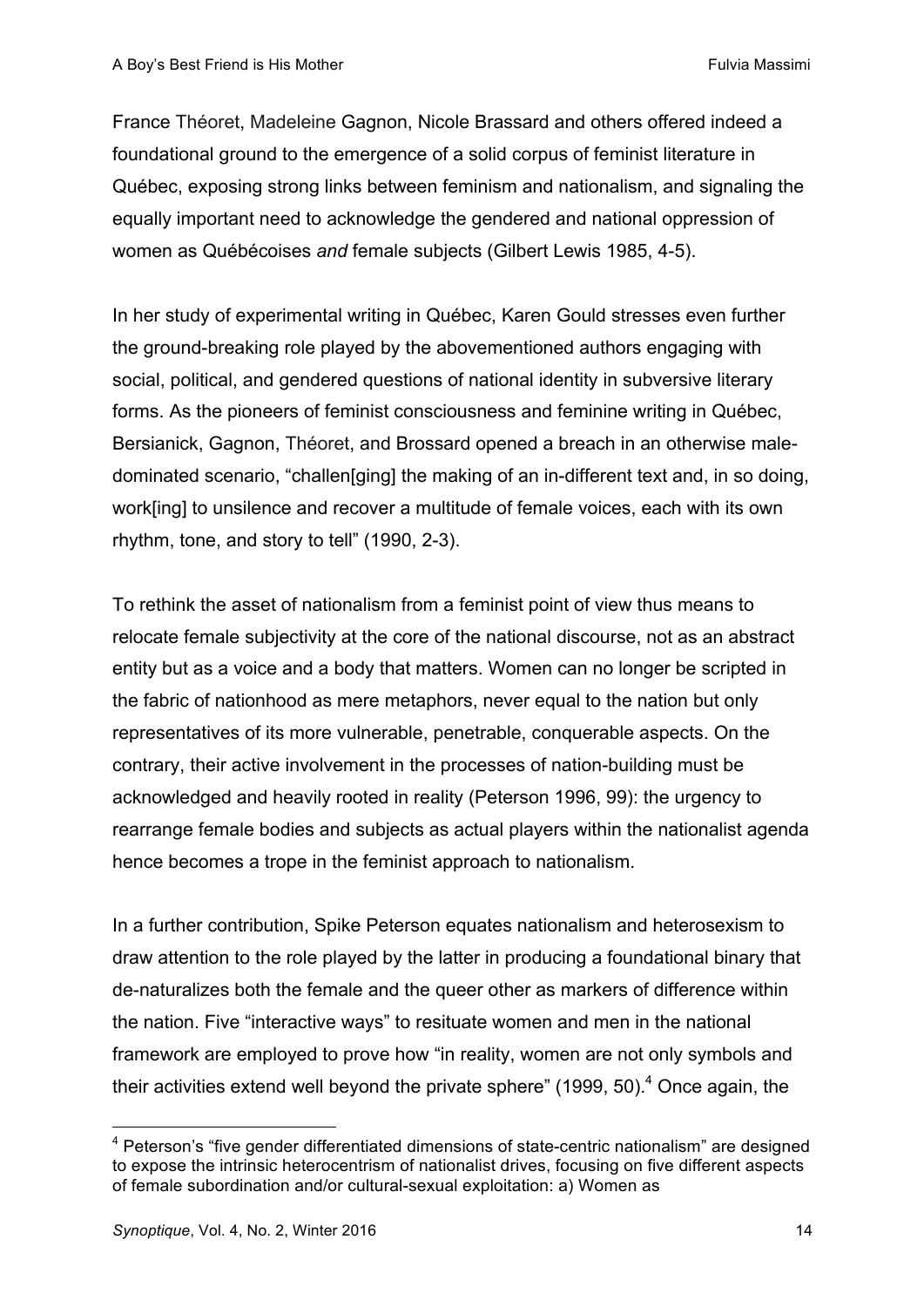active participation of female subjects in the construction of the nation is stressed over the reduction of their role to the level of the metaphorical. As Teresa De Lauretis previously claimed in regard to feminist film theory, "radical change requires a delineation and a better understanding of the differences of women from Woman, and that is to say well, *the differences among women*. For there are, after all, different histories of women" (De Lauretis 1985, 164).

Although geared towards the formulation of a broader theoretical framework, feminist approaches to nationalism can provide a set of methodological guidelines for the analysis of the more specific and localized case of Québec. Elspeth Probyn, for instance, puts such guidelines into practice through an accurate account of the subversive *mise-en-scène* of female sexuality in popular television dramas in 1990s Québec (Probyn 1999). As Sharp before her, Probyn too questions the absence of gender specificity in male-oriented theories of nationalism (particularly Benedict Anderson's *Imagined Communities*, 1983), and aims to reject the equivalence of nationhood and masculinity in favor of the theorization of Québec as a potentially female nation. Such theorization must however transcend the danger of sexual and gendered metaphors traditionally used to address the ordinary in Québec, and focus instead on the concrete agency of women and on the material evidence of their role as nation-builders.

The ubiquity of sexualized images of women in prime-time television shows such as *Les Filles de Caleb* (1990-1991), *Shehaweh* (1992), and *Blanche* (1993), are taken by Probyn to reverse the metaphor of Québec as a "bleeding wound" in regard to "her brute of a husband, Canada," and to encourage a reconsideration of the concrete role of women as founders of the nation. In a context like the Québécois one, doomed by "the absence of men" on the screen and outside of it, a revision of the female role in configuring the nation thus proves not only necessary, but also inevitable:

 $\overline{a}$ 

Heterosexual/Biological Reproducers of Group Members, b) Women as Social Reproducers of Group Members and Cultural Forms, c) Women as Signifiers of (Heterosexist) Group Identities and Differences, d) Women as Agents and Heterosexism as Ideology in Political Identity Struggles, e) Women as Societal Members of Heterosexist Groups (Peterson 1999, 44-54).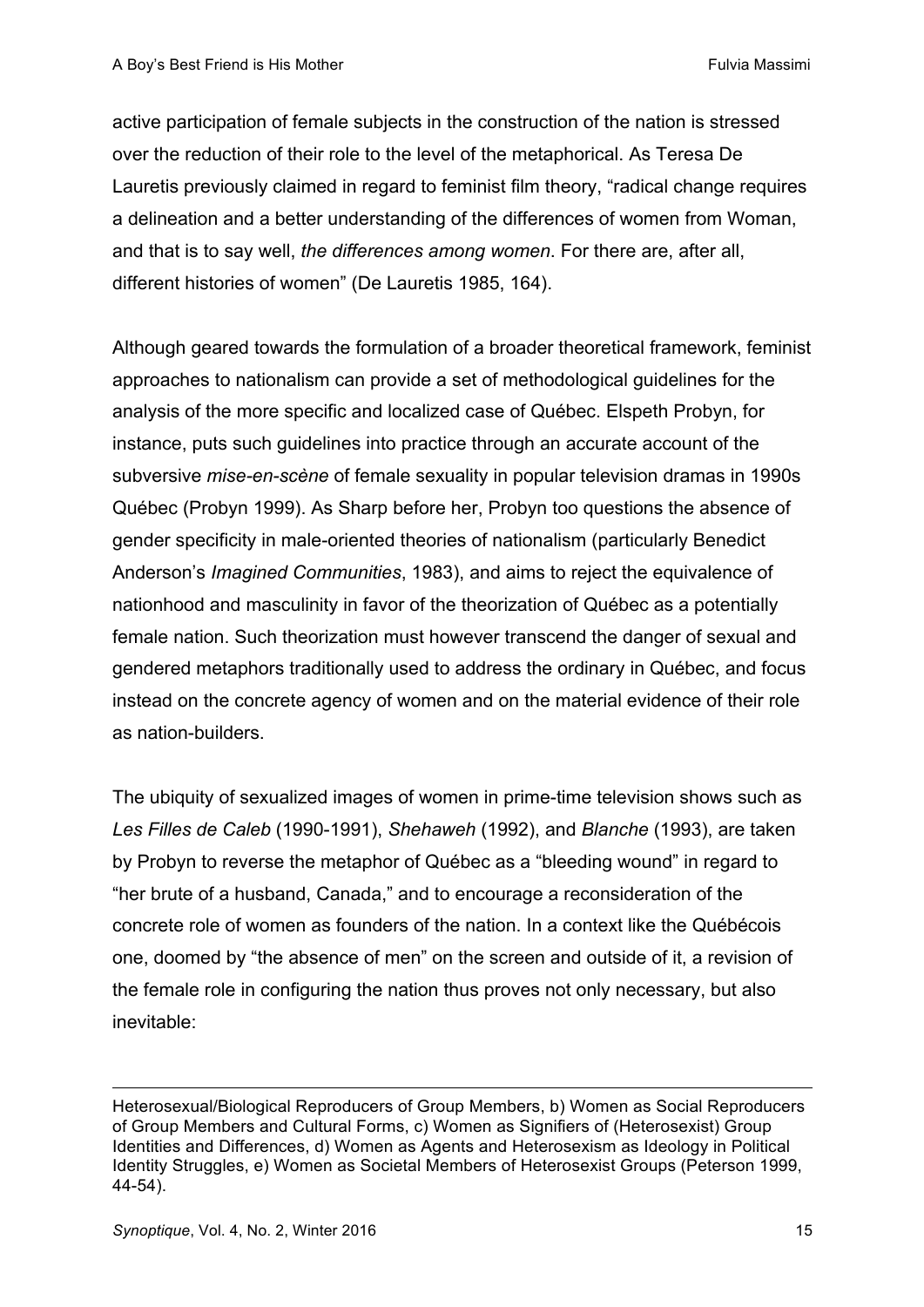In other words, if the movement of metaphorizing the nation in terms of woman would generally serve to displace actual historical women, the historical and social force of women in Québec society redirects this movement and reveals the very materiality of women in forging the nation. (1999, 52)

By questioning the validity of gendered metaphors in giving an account of Québec's nationalism, Probyn challenges not only the otherwise marginal role of female subiectivity in the national paradigm, but also the marginalization of homosexuality as a trope of political weakness. Stemming from Schwartzwald's thorough analysis of the homophobic stance of Québec's revolutionary nationalism, the following section of this paper intends to highlight the relevance of queer subjectivities collaborating with feminist approaches as to formulate an alternative model of nationhood in post-revolutionary Québec.

## **True feminine, real homosexuality: the revival of the national other**

The "fear of federasty" addressed by Robert Schwartzwald in the title of his seminal essay (1991) is a phenomenon that both Probyn and Vacante take into further account to explain the threatening nature not only of the female but also of the queer other for the nationalist project of the Quiet Revolution. The marginality and passivity of the homosexual subject were blamed—along with the devirilizing influence of the Catholic Church—for the inability of Québec to decide in favor of independence (Probyn 1999; Vacante 2005).

Schwartzwald's study of the crisis of male subjectivity in Québec cinema intervenes in the longtime debate on the unstable status of masculinity within the representation of Canadian gender identity as a whole, which relies on from Robert Fothergill's influential but controversial essay "Coward, Bully, or Clown" (1973) to fill the gaps of a partial and asymmetrical account of the issue.<sup>5</sup> While English-Canadian "younger brother syndrome" in respect to the cultural interference of the United States was largely addressed by Fothergill as the cause of male inadequacy in Canadian

<sup>&</sup>lt;sup>5</sup> Along with Schwartzwald, scholars such as Christine Ramsay (1993), Lee Parpart (1997, 1999) and Thomas Waugh (2006) have extensively addressed Fothergill's limited equation of Canadian cinema and impaired colonized masculinity. Although confirming the link between colonialism and marginal masculinities as a foundational trope of Canadian cinematic imaginary, the abovementioned contributions point in fact towards the outdated and over-generalizing tone of Fothergill's statement and argue for a more efficient reconfiguration of Canadian masculinities in post-colonial and queer terms.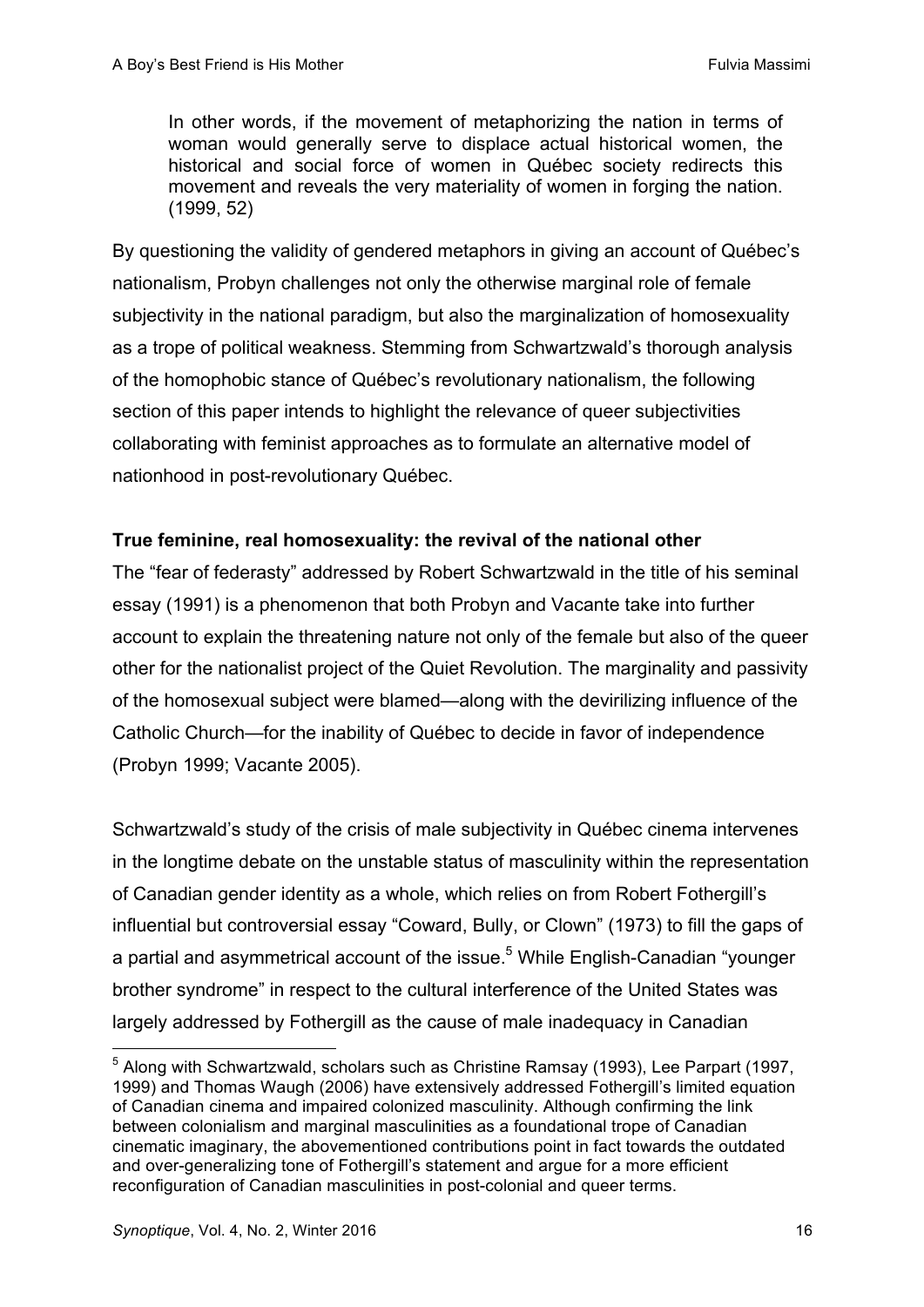national cinema, Québec's masculinity was easily dismissed as "a mode of positive self-realization of a distinct and significant kind" (Fothergill 1973, 241). The selfawareness of political culture that informs Québec cinema was, however, clearly outlined by Fothergill, who marked the difference between English-Canadian "individual" and Québec "ideological" approaches to the representation of masculinity, thus identifying a central motif in Québec's post-revolutionary culture. What Fothergill failed to fully acknowledge was nonetheless the crucial importance of the question of masculinity in Québec's political discourse, and therefore in its cinema: an importance that required then and still requires now a necessary investment, demanded by the political and cultural influence of the question on Québec cinema more than on its Anglophone counterpart.

The widespread crisis of male subjectivity in the contemporary world hence regains significance when considered in the context of Québec sub-state nationalism, as a source of frustration but at the same time of possibility for alternative modes of conceiving the nation. Schwartzwald focuses on Québec's climate of sexual anxiety within the Quiet Revolution as a consequence of decolonization and modernization, and locates in the supposed idea of "phallo-national maturity" the center of resilient homophobia in post-referendary Québec. Pointed at as *fédéraste*—a corruption of the French term "pédéraste" with anti-sovereigntist implications—the national enemy is thus qualified in sexual terms, even if only on a metaphorical level. The reduction of the other to the realm of the metaphorical in Québec's revolutionary culture, then, does not limit to women, but extends to queer subjectivities as well. As Schwartzwald argues: "homosexuality has served as an accepted metaphor for national oppression and continues to do so" (1991, 180). By taking Denys Arcand's successful *Le déclin de l'empire américain* (1986) and Hubert Aquin's literary oeuvre as case studies, Schwartzwald claims that homosexuality in Québec's culture is still represented as "a deviation, a 'detour' in the truest sense,'" and a result of the emasculating influence of Catholic "false fatherhood," which leaves its traces on both the revolutionary and post-revolutionary period (1991, 184-186).

Despite the non-homophobic nature of Québec's contemporary society in terms of its progressive legislation, the Quiet Revolution is blamed for its attempt to first create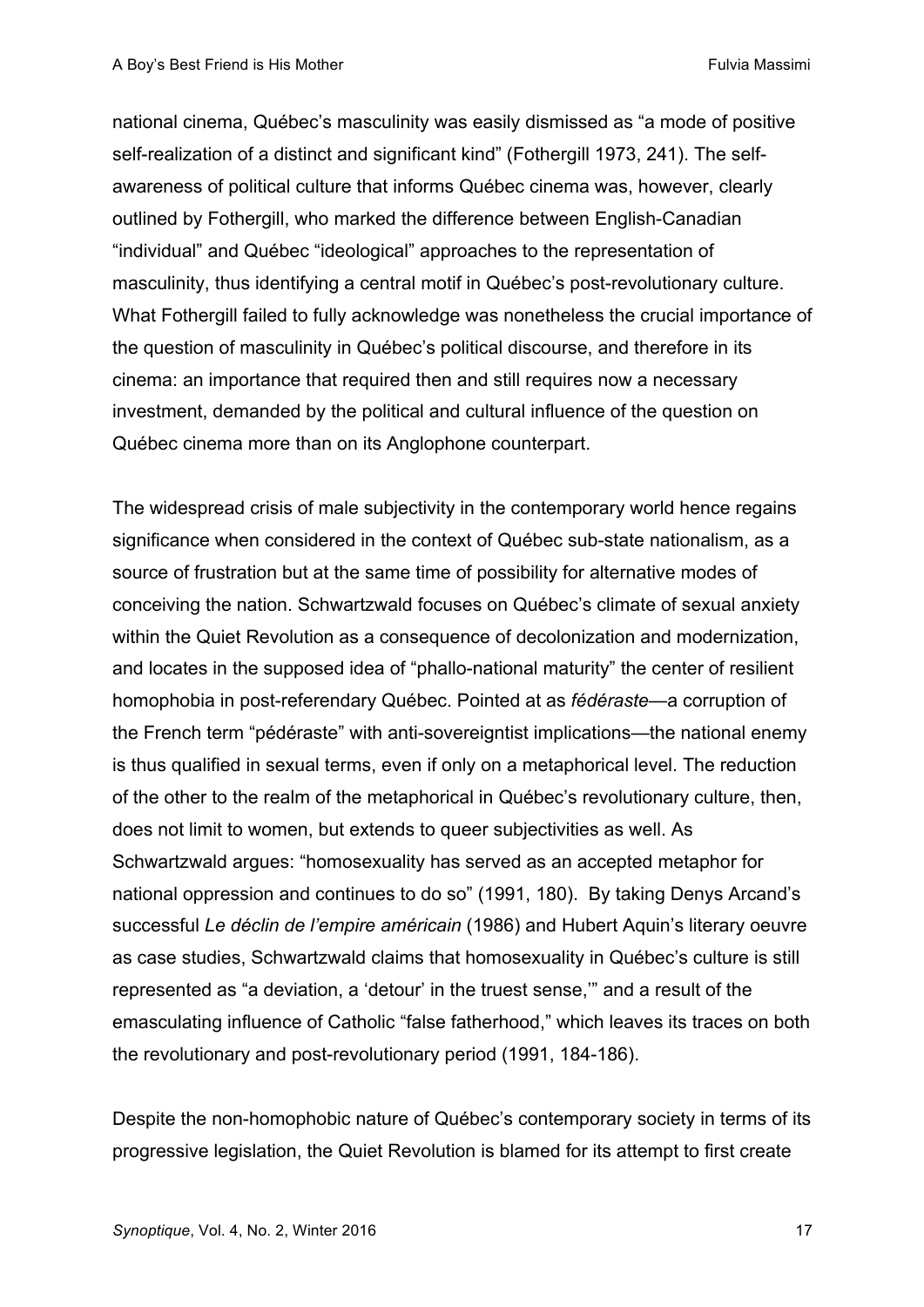and then erase the "federast" enemy from the nationalist scenario, by using the trope of sexual difference as a weapon:

In Québec, this homophobic sexual anxiety accompanies a new nationalist project that wishes to effect a radical break with the conservative "agrarian" and clerically animated nationalism of the past […] In this anxiety, those found to be traitors or sell-outs to the cause of national revolution are gendered as passive/seductive men. (1991, 179)

The same argument is recuperated by Schwartzwald in his later article "'Symbolic' Homosexuality and 'False Feminine': Problematics of Identity in Québec" (1993), where Jacques Lavigne's philosophical apparatus (Lavigne 1971) and Gilles Thérien's account of the representation of otherness in Québec cinema (Thérien 1987) are employed to unpack the conflict between national authenticity and discursive production of difference in Québec (Schwartzwald, 1993, 266). By referring to Thérien's analysis of the presence of queerness as an identity problem in Québec national cinema, Schwartzwald questions the way in which Lavigne's notions of "symbolic homosexuality" and "false feminine" are applied to Québec's modern nationalism, when the attempt to construct the national body on the shape of the heteronormative, patriarchal family is disturbed by the interference of other forms of sexual and gendered subjectivity.

With the term "symbolic homosexuality" Lavigne defines an eroticized and affective relationship with a similar other (namely mother-daughter, father-son), that stands in the way of the achievement of *real* heterosexuality. The "false feminine" represents instead a pact between mother and son, an alliance against the father that allows the formation of "alien subjectivities" through the transfer of power on the child, and thus creates false forms of femininity and fatherhood as well. As Pascale Devette points out in her Master's thesis on Lavigne: "les termes utilisés par Lavigne renvoient à des images symboliques pour décrire des états psychiques" (Devette 2012, 64),  $6$ that is both principles signify for the Québécois philosopher a shift from positive and healthy structures of *real* subjectivity. Symbolic homosexuality and false feminine thus diminish the agency of *real* fathers and *real* heterosexuals, and fuel the homophobic panic of the Quiet Revolution subsequently portrayed in Québec postrevolutionary cinema (Thérien 1987).

 $6$  "The terms used by Lavigne point towards symbolic images apt to describe physical states." (Author's translation)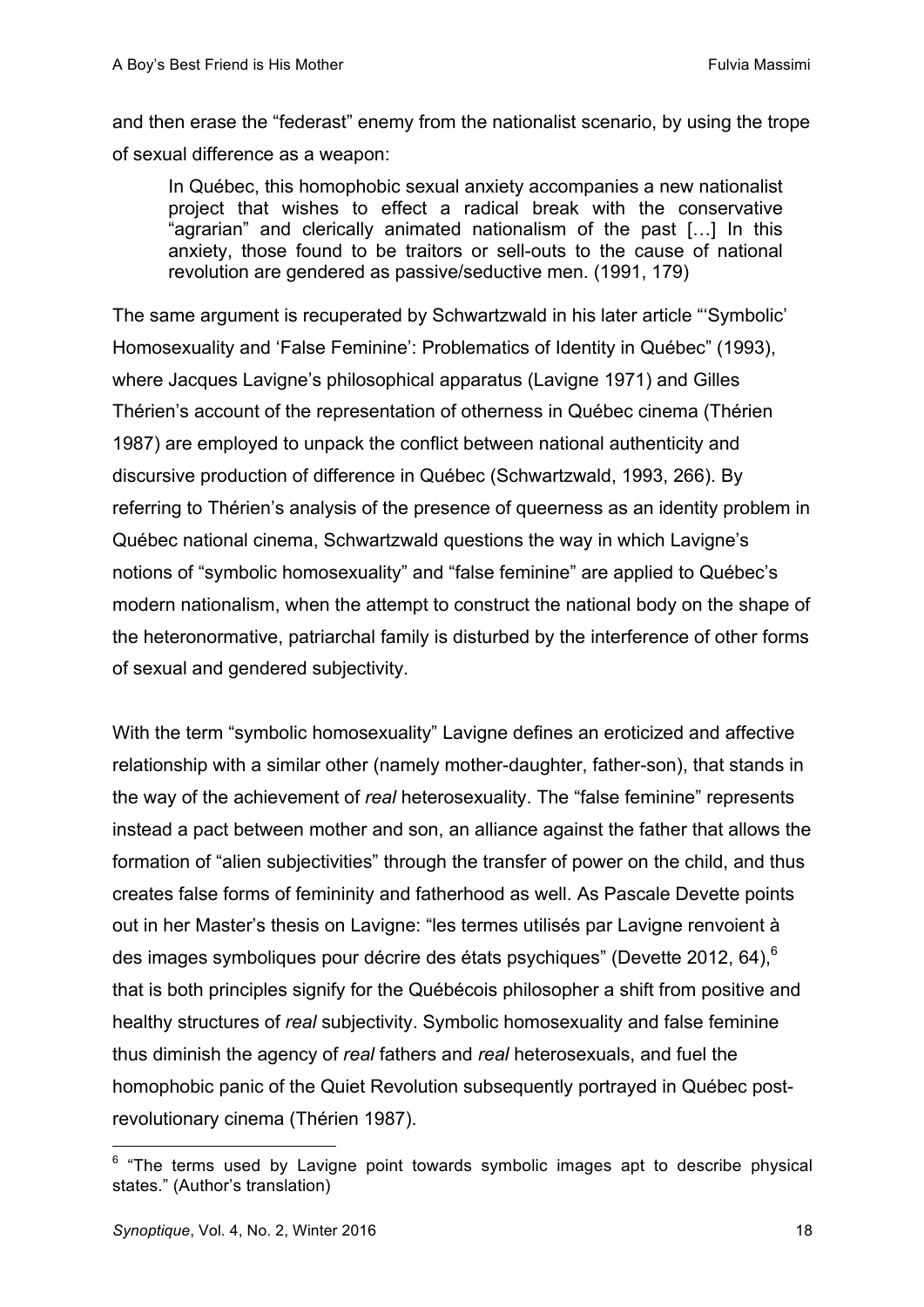As symbolic conceptions of subjectivity, Lavigne's terms reduce the female and queer others to metaphors and prove inadequate to properly address the role of nonnormative, non-masculine subjects in constructing and representing the nation. Through the rejection of Lavigne's theory and the re-evaluation of *true* feminine and *real* homosexuality as productive agents of identity and nation building in postrevolutionary Québec, Schwartzwald proceeds instead to dismantle the inscription of homosexual and female subjectivities as reasons for national failure within the Quiet Revolution. While suggesting the co-option of difference within the discourse of subnational identity, the author acknowledges however the persistence of issues even in his own approach:

How far can we push the sexualization of the debate while remaining in tune with the insight of modernity about the fundamental failure of identity? How far can we affirm the positivity of female difference while resisting the reduction of subjectivity to consciousness, of self to willful nationality? I am not talking about mechanically substituting "nation" for "sex", "Québécois" for "female", but rather about underscoring how identitary preoccupations always have a *strategic* basis. (1993, 289)

In light of both feminist and queer approaches to the issue of national identity in postreferendary Québec, the cinema of Xavier Dolan might constitute a productive tool to venture an answer to Schwartzwald's questions, and to consider the role played by sexual and gendered subjectivities in Québec's post-revolutionary moment. In the final section of this paper, Dolan's feature films will be therefore analyzed as symptomatic grounds of inquiry for the reconsideration of femininity and queerness in the national design of Québec.

#### **The act of killing: Xavier Dolan's matricidal/matriarchal cinema**

Born in the decade of the first post-referendary defeat (1980) and raised in the aftermath of the second (1995), Québécois director Xavier Dolan could not have experienced the nationalist climate of the Quiet Revolution firsthand. Nevertheless, his cinema reflects the desire to revise Québec's history by engaging with crucial discourses of identity politics and national models of subjectivity in the present times, with an eye always turned to the past. As a recurrent stylistic feature in Dolan's films, the anachronism of the *mise-en-scène* through costumes and décors (the kitsch extravaganza of the 1980s-1990s in *J'ai tué ma mère*, the vintage rebound of the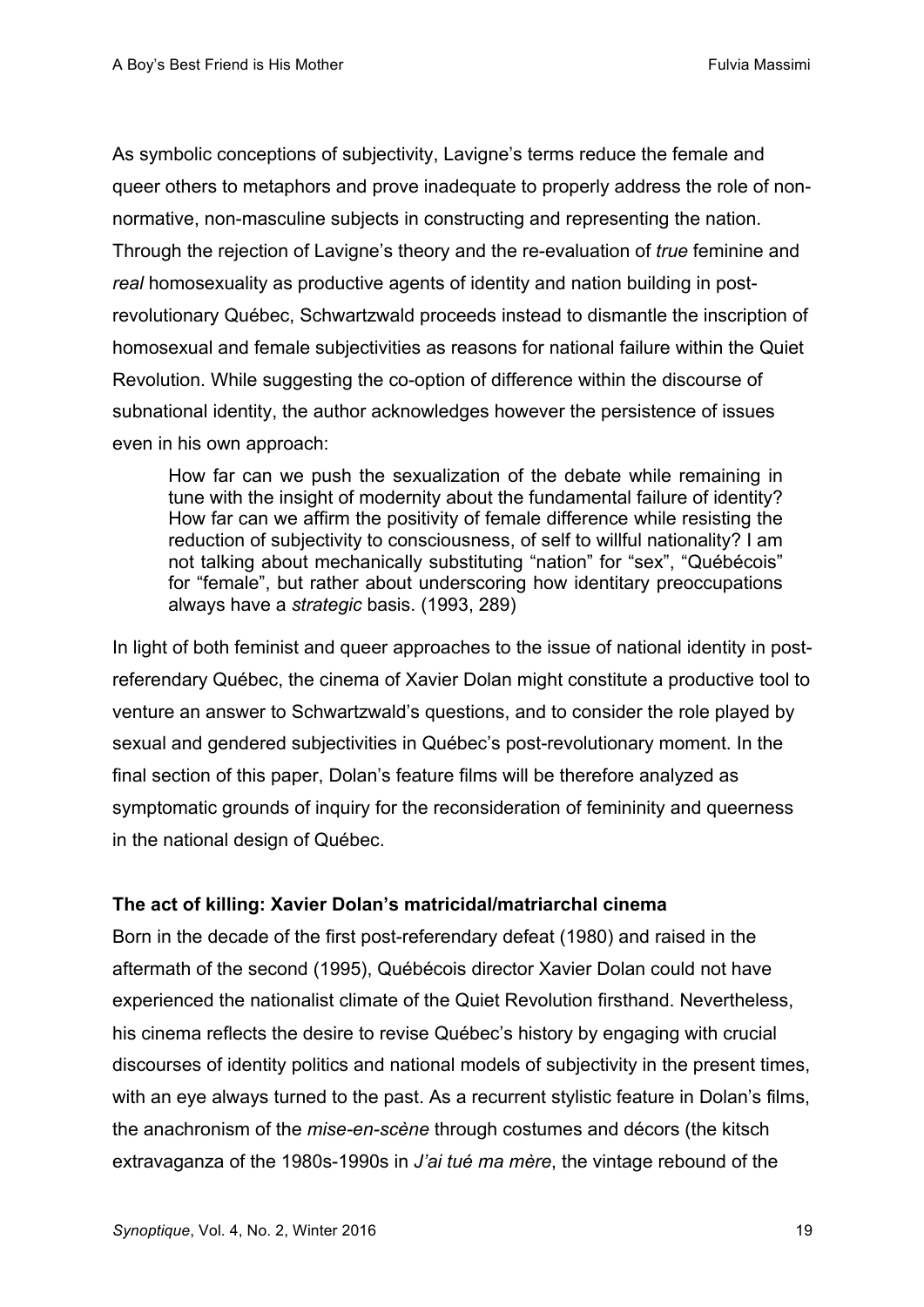1950s-1960s in *Les amours imaginaires*) might be blatantly read as a fashionable sign of citational auteurism, or rather, and more productively, as a coherent strategy of queer historiography.<sup>7</sup> In order to recompose the pieces of a past he could not have personally witnessed, Dolan looks back (in anger) to Québec's postreferendary consequences, exploring their effects on his contemporaneity, and revisiting the failure of Québec's modern nationalism through a persistent challenge to its familial models and dominant subjectivities.

Dolan's first feature film, *J'ai tué ma mère* (2009), successfully premiered at Cannes' Quinzaine des Réalisateurs in 2009. From its very title, the film seems to endorse the anti-oedipal scheme embraced by the nationalists of the Quiet Revolution: the refusal of the maternal, castrating figure—conceived as an act of murder—to clear the path for masculine agency in Québec. However, Dolan's matricidal intentions are rather symptomatic of the instability of the male protagonist, the teenager Hubert (Xavier Dolan), caught in between the struggle with his own sexuality and the suffocating presence of an exuberant, hysterical single mother (Anne Dorval), constantly blamed for her son's miseries. The relationship between Hubert and Chantal, built on non-reciprocity and estrangement to each other, seems to epitomize at first the unhealthy status of Québec when left in the hands of nonmasculine, non-normative subjectivities. The erasure of the paternal figure from Hubert's life, and the reduction of fatherhood to an insignificant presence, is addressed in one scene by the father himself (the repository of Québec's "revolutionary" values) as the cause of Hubert's lack of discipline, and therefore as the sign of Chantal's inability to construct a functional masculine subject.

Chantal's rejection of the accusations she receives from both her son and her arrogant but powerless husband is displayed by the end of the film, when Dolan

 $7$  To understand the chronological discrepancy in Dolan's take on history and gender, it would be worth to refer here to Elizabeth Freeman's writing on gendered cross-identification as a matter of temporal drag. In her article "Packing History, Count(er)ing Generations" (2000) and later on in her book *Time Binds* (2010), Freeman performs a queer reading of history based on principles of anachronism and dissonance, rather than on the exact correspondence of one's gendered identity to the social criteria of his/her contemporary historical moment. Not "how" but "when" queer performativity takes place is therefore a valuable question in regard to Dolan's oeuvre, where national and gendered history are both resumed in retrospect to reflect on the state of queer subjectivities in Québec's present.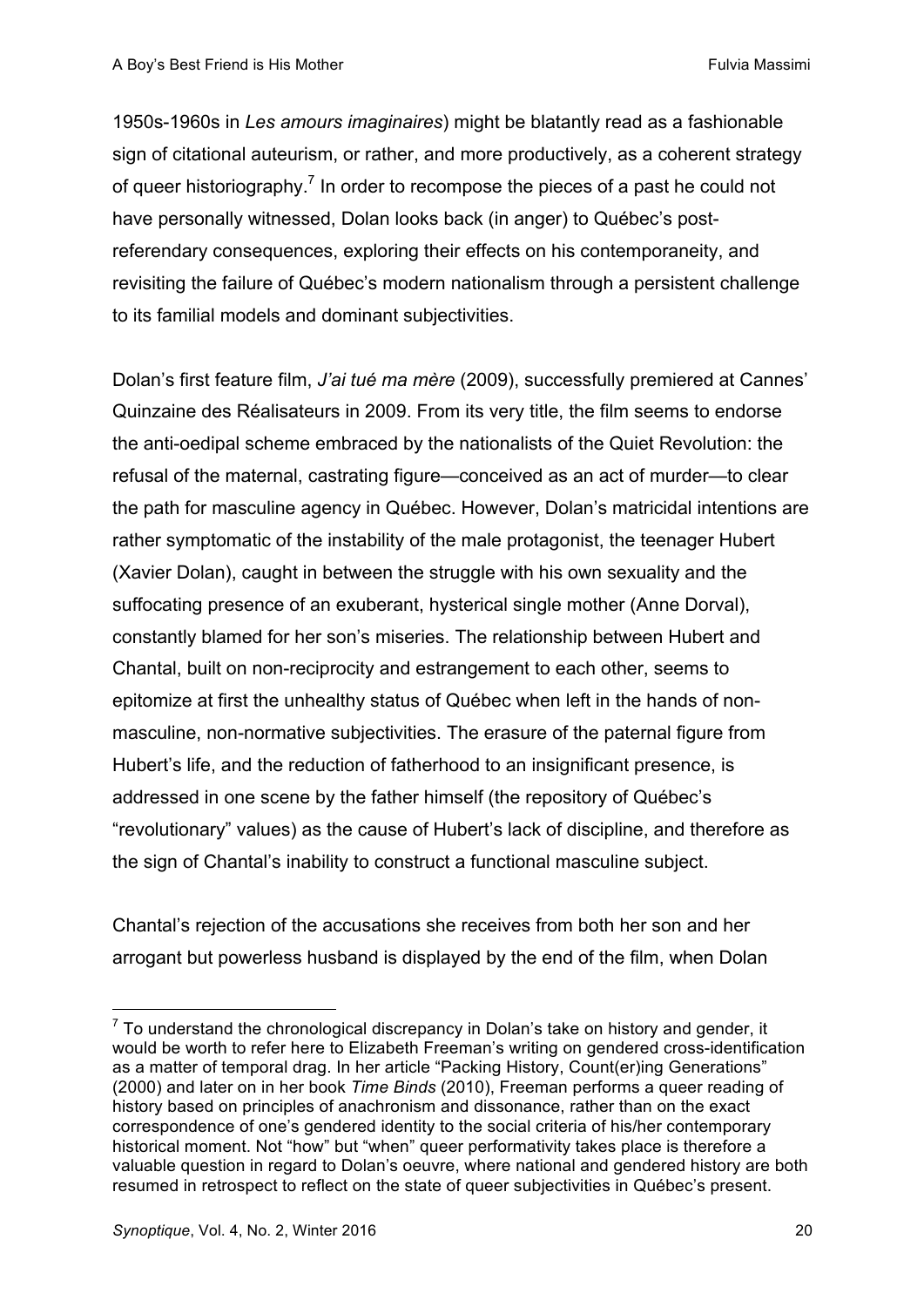eventually reveals his intention to represent motherhood as a site of resistance. Blamed by the principal of Hubert's boarding school for her son's escape—given her status of "mère monoparentale" and the absence of a masculine presence in the domestic space—Chantal reacts with anger, reasserting the importance of her parental role in conditions of indifference and weakness of the paternal figure. The uprising of Chantal's motherhood represents an epiphanic moment for both mother and son. Finally reunited to Chantal and open to rebuild the familial space on the renewed premises of mutual love and reciprocity, Hubert finds in the reconciliation with his mother the cohesion and plenitude necessary to reconstruct himself as a stable subject.

Elaine Pigeon's essay on Michel Tremblay's theatrical work as an act of queering Québec's national identity offers some relevant cues to read Dolan's cinema as strongly intertwined with the discourse of queer nationalism and the position of women and homosexuals in Québec's national design (Pigeon 2001). As she states in regard to Tremblay's *oeuvre*: "conceptions of the modern nation rely on the heterosexual model of the patriarchal family as a means of naturalizing nationalism" (2001, 35). Dolan's cinema aims from its very debut to reverse such paradigm, by expelling patriarchy from the national scenario and proposing instead alternative images of family unit. In *Les Amours Imaginaires* (2010)—where the shared infatuation for the new-guy-in-town Nicolas (Niels Schneider) compromises the friendship between Francis (Xavier Dolan) and Marie (Monia Chokri)—Dolan's concern is geared toward the study of romantic relationships, rather than familial ones. The inclusion of Nicolas' mother (Anne Dorval) as the only hint of parental dynamics within the narrative is however revelatory. "Father knows best", Désirée repeats with sarcasm, providing the portrait of a distant father who pays the bills but is not included in his son's life. Although unnecessary to the plot development, the presence of Désirée's character is significant to highlight Dolan's perception of his generation as a result of unstable role models and wrong management of familial relationships within the post-revolutionary decades; if the male subject is in crisis (and the nation with him), patriarchal family might be the cause of it.

The need to find alternative parents (like the teacher Suzanne Clément in *J'ai tué ma mère*) or to create surrogate familial models (such as the impossible triangle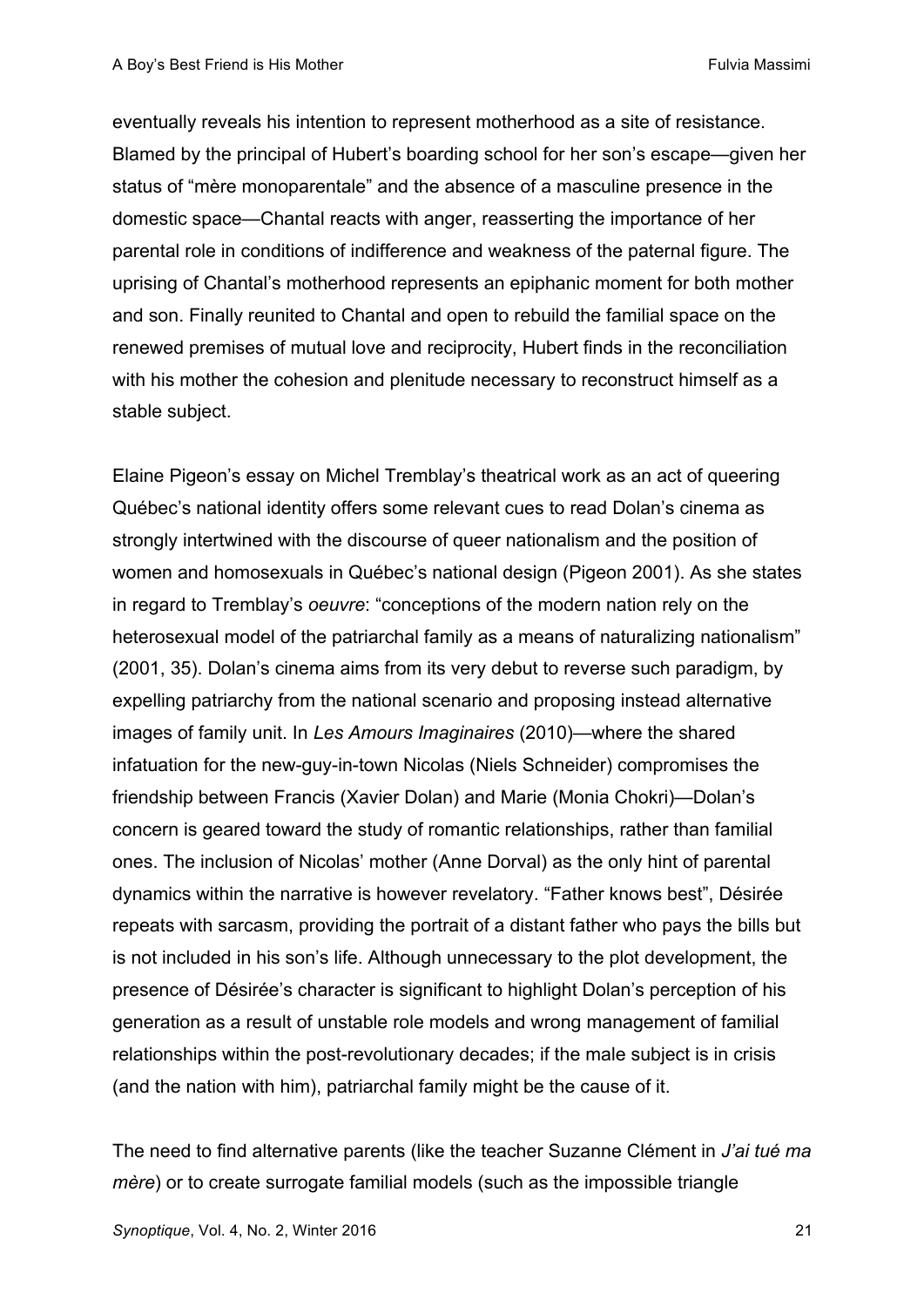between the three main characters in *Les Amours Imaginaires*) are therefore tropes in Dolan's cinema, along with the suppression of the paternal figure and the reinforcement of queer forms of sexuality over the marginalization of heterosexual male characters. Since the patriarchal, masculine project of the Quiet Revolution has damaged Québec's identity instead of securing it, Dolan's work engages with different forms of subjectivity in the attempt to find those who better represent the national instances of his contemporaneity. As Pigeon further states:

A new, more inclusive national configuration is now needed; such a model must be expansive and diverse in its conception, allowing for difference rather than assimilation, which only leads back to reinstatement of an exclusive, self-defeating norm. While the appropriation of heterosexual model inflects the queering of nationhood with development failure, in order to arrest this interpretative trend, it is imperative to recognize how homophobic anxiety inevitably undermines the very model it seeks to impose. (2001, 39)

Dolan's third feature, *Laurence Anyways* (2012), perhaps best represents the director's attempt to assess the alternative "national configuration" mentioned by Pigeon. Set in Montreal in the decade between 1989 and the beginning of the new millennium, the film tells the story of Laurence Alia (Melvil Poupaud), a 35-year-old French teacher and aspiring writer who decides to undergo a long-desired sex change but has to deal with the reaction of his family, his colleagues, and his female lover (Suzanne Clément). Dolan recovers the years of his childhood as "the ideal birthing ground for a film about sex" (Knegt 2012), given that the proximity to the new century discloses promises and possibilities for the inclusion of different, nonnormative forms of sexuality within the historical trajectory of post-revolutionary Québec. Twelve years after the actual setting of the film, Dolan asks, "the question is, how much have things changed?" (Knegt 2012). By linking the film to Québec's post-referendary climate Dolan extends the interrogative to the current situation of his "nation" as well.

The film identifies in Laurence a scapegoat for the post-referendary era, as the "wrong" male subject: queer and condemned for his transgressions against the national masculine paradigm as the *ecce homo* of the Christian tradition. Laurence's acceptance of his sexuality and his relationship with the mother Julienne (Nathalie Baye) offer a significant example of how alternative frameworks of subjectivity and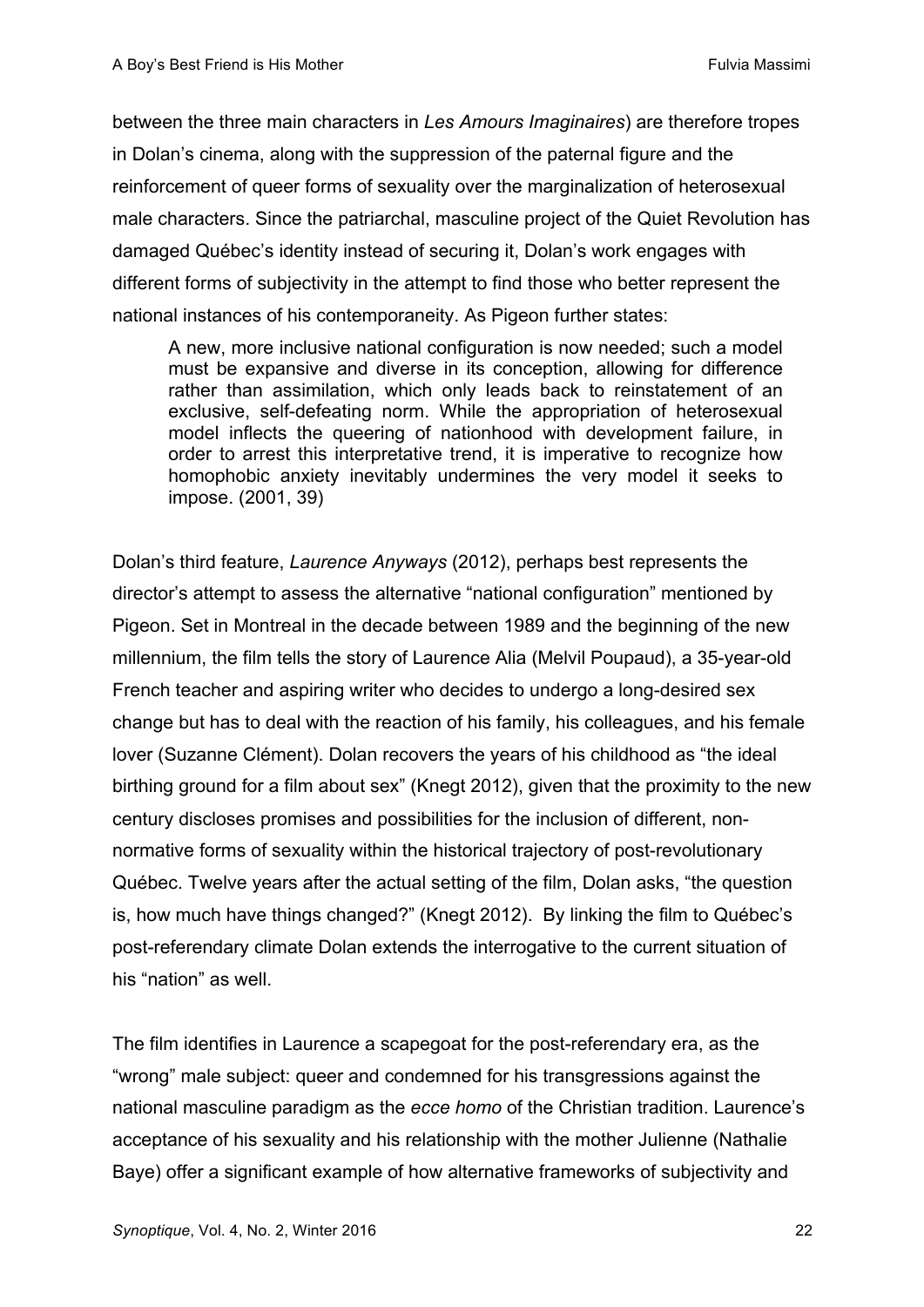familial dynamics can enrich the modern asset of Québec sub-state nationalism. As in *J'ai tué ma mère*, the relationship between mother and son is initially depicted as a conflict, a refusal of the other, here represented by Julienne's rejection of Laurence's sex change as a way to preserve the domestic façade intact. Julienne's enraged reaction to Laurence's confession aims to traverse the blame society will put on her for the non-normativity of her son. "Should I torture myself and think I'm a bad mother? I don't care! Why should I?" Julienne screams, and her reply, although apparently progressive, differs from Chantal's one in the way it represses sexual difference and endorses the *status quo* of Québec's heteronormative society.

Laurence's transgendered metamorphosis as a passage from rejected masculinity to fierce womanhood allows nonetheless the eventual achievement of maternal recognition, by promoting a female bond that erases the already irrelevant paternal figure from the picture, and elevates instead the feminine and the queer as central components of the national identity. "I never saw you as my son, but I see you as my daughter," Julienne tells Laurence, thus establishing a previously absent complicity between the two, and suggesting the potential foundation of a more inclusive, pluralist, modern configuration of national identity addressed by Pigeon's essay.

The interpretation of Dolan's work in relation to culturally-specific and locallygrounded instances of Québec's nationhood needs however to be properly contextualized and unpacked, especially given the number of prominent international coproductions by Québecois filmmakers in recent years. While Bill Marshall famously defined Québec cinema as a national phenomenon (2001), several scholars have more recently moved to reframe Québec within the global (including Marshall himself, see his interview in this volume). The contributions of successful expatriates further collaborates this, including: Jean-Marc Vallée (*Dallas Buyers Club*, 2013; *Wild*, 2014), Denis Villeneuve (*Prisoners,* 2013; *Enemy*, 2013; *Sicario*, 2015), Philippe Falardeau (*The Good Lie*, 2014) and Dolan himself (with the forthcoming French/Canadian and US/Canadian co-productions *Juste la fin du monde* and *The Death and Life of John F. Donovan*). It could be argued indeed that Dolan's "special relationship" with France, evidenced by his involvement in the Cannes Film Festival and the French co-production and distribution opportunities, intervenes to shape his cinema as an *inter-*national product, rather than a national one. Considering the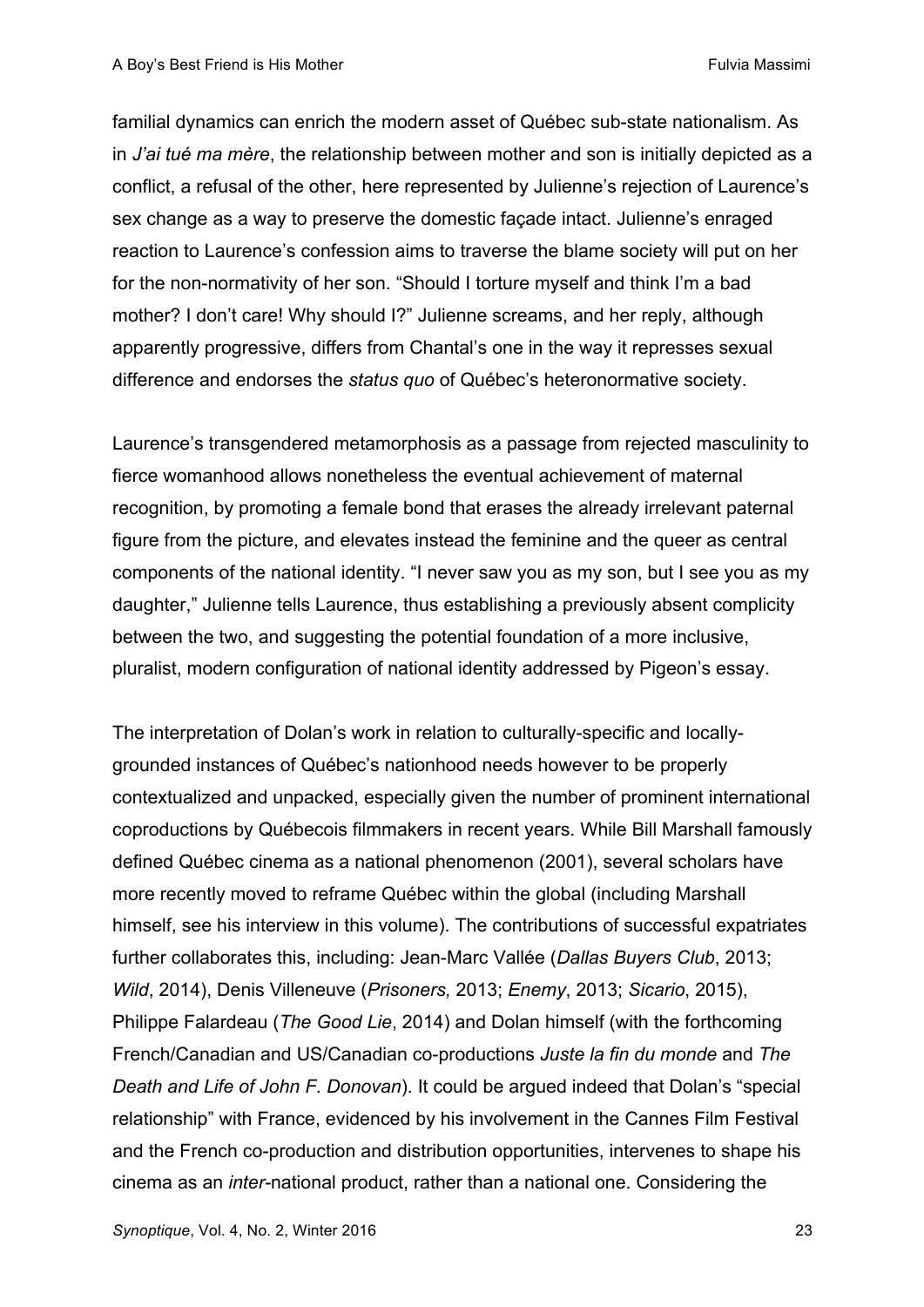dependence to French funding and the recurrent inclusion of his work in the lineups of film festivals all around the world, it is a legitimate concern to ask how Québec's local specificity is affected by the marketing and cultural strategies of film festival networks. As Felicia Chan puts it in regard to international film festivals and national cinemas: "how does the 'national' emerge from a transient event that seeks to market itself as 'international'?" (2011, 258). That is, how can the cultural and commercial drives of films be reconciled in the ambiguous space of festivals, especially when conceived as "both cultural celebrations and marketplace"? (257).

With *Tom à la ferme* (2013), the screen adaptation of Michel Marc Bouchard's homonymous play, Dolan provides an interesting answer to the above-mentioned interrogatives. Instead of conforming his production to a more palatable international taste—as with the case of *Les Amours Imaginaires*—Dolan reinforces the centrality of Québec, and therefore of its national discourse, over its erasure. Dolan's fascination for the original *pièce* is hence understandable, since it provides the ground for a close examination of disturbed familial dynamics as well as the key to accessing Québec's nationalist discourse through a different stylistic approach.

If Michel Tremblay's *oeuvre* from the 1960s and 1970s "participated in shaping Québec's nationalist project, for [he] wrote in response to the momentous transformation that Québec society was undergoing" (Pigeon 2001, 30), Bouchard's more contemporary work offers a significant account of Québec's national scenario by challenging familial roles and gendered subjectivities in a way that resonates the intent of Dolan's cinema as well. Bouchard's interest for conflicts such as family values, sexual, and national identities is indeed addressed by Jean Cléo Godin and Dominique Lafon as the most relevant trope in the theatre of Québécois' playwright, in which, they claim:

La cellule familiale, et particulièrement la figure paternelle qui en constitue le centre névralgique, connaît, dans l'oeuvre, une évolution très significative des mutations comme des atermoiements idéologiques de la société québécoise. (1999, 95)<sup>8</sup>

 $8$  "The family, and especially its neuralgic center, that is the paternal figure, undergoes a crucial evolution in Bouchard's *oeuvre*: a process that regards the transformations as well as the ideological procrastination of Québec's society" (Author's translation).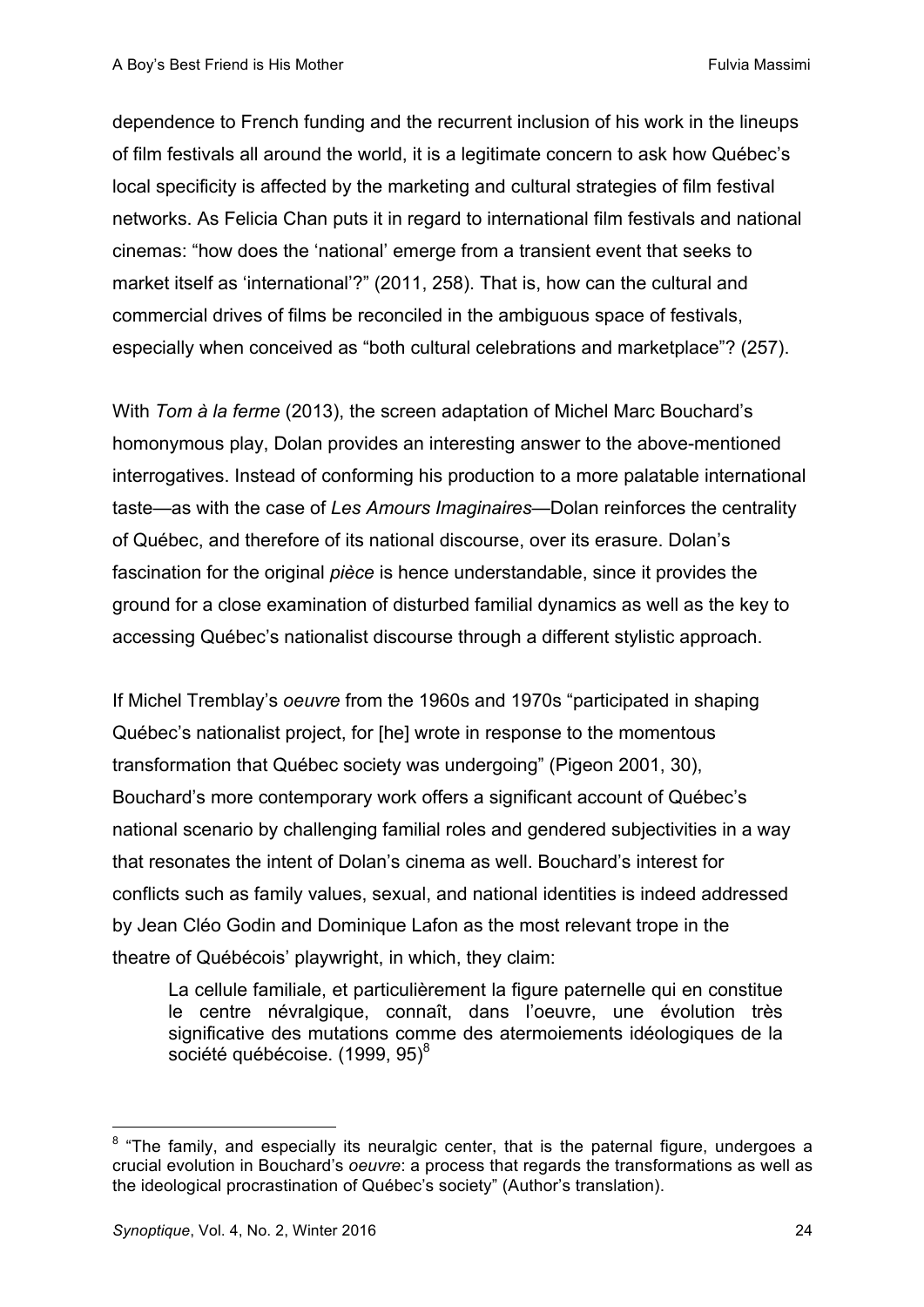As the first of Dolan's feature films to premiere in official competition at Venice, *Tom à la ferme* follows the uncanny journey of a young advertising agent (Xavier Dolan) from Montreal to a non-specified town in rural Québec, where he plans to visit his dead lover's mother Agathe (Lisa Roy) and his brother Francis (Pierre-Yves Cardinal), both of whom were previously ignorant of his existence and deny his romantic relationship with deceased son. What seems at first to be a narrative about the cultural clash between the modernity of the city and the backwardness of the rural environment quickly turns into a tale of psychological horror, where brutality and repression are employed as metaphors of a never outspoken but constantly present homophobia. Heavily influenced by the cinema of Alfred Hitchcock and Roman Polanski in its visual and sound values, *Tom à la ferme* represents a stylistic shift in Dolan's work, which was previously characterized by a creative re-appropriation of post-modern devices (video confessionals, intertitles, fake interviews, slow-motion), video-clip and art house cinema aesthetics. However, it remains part of his ongoing discourse on the role of sexual identities and non-normative subjectivities in shaping the nature of Québec's sub-state nationalism.

The homophobic, hyper-sexualized character of Francis epitomizes the dysfunctional male subject in the film, who is produced, once again, by the unsuccessful design of the Quiet Revolution, as his sexual ambiguity and his submission to his controlling mother disclose the failure of Québec's nationalism to brand itself as a masculine project. Agathe's character, on the other hand, only appears as an Oedipal monster, as her initial desire to keep her dead son's sexuality under cover is replaced in the end by the desperate desire to understand it. Her capacity to resist the matricidal design of Francis, and to diminish his authority in the domestic space—through the alliance with the queer other, Tom, and the eventual acknowledgement of her dead son's "normality"—seems thus to suggest another chance of inclusion and plurality within the national design.

Dolan interestingly chooses to change the original ending of the play, where Tom killed Francis and fantasized about returning to Agathe as her surrogate child. The end of Tom's nightmare and his final escape from the farm is staged instead as a return to consciousness: the alternative family that the character aimed to form is revealed as the product of an unstable mind, and the return to the city is therefore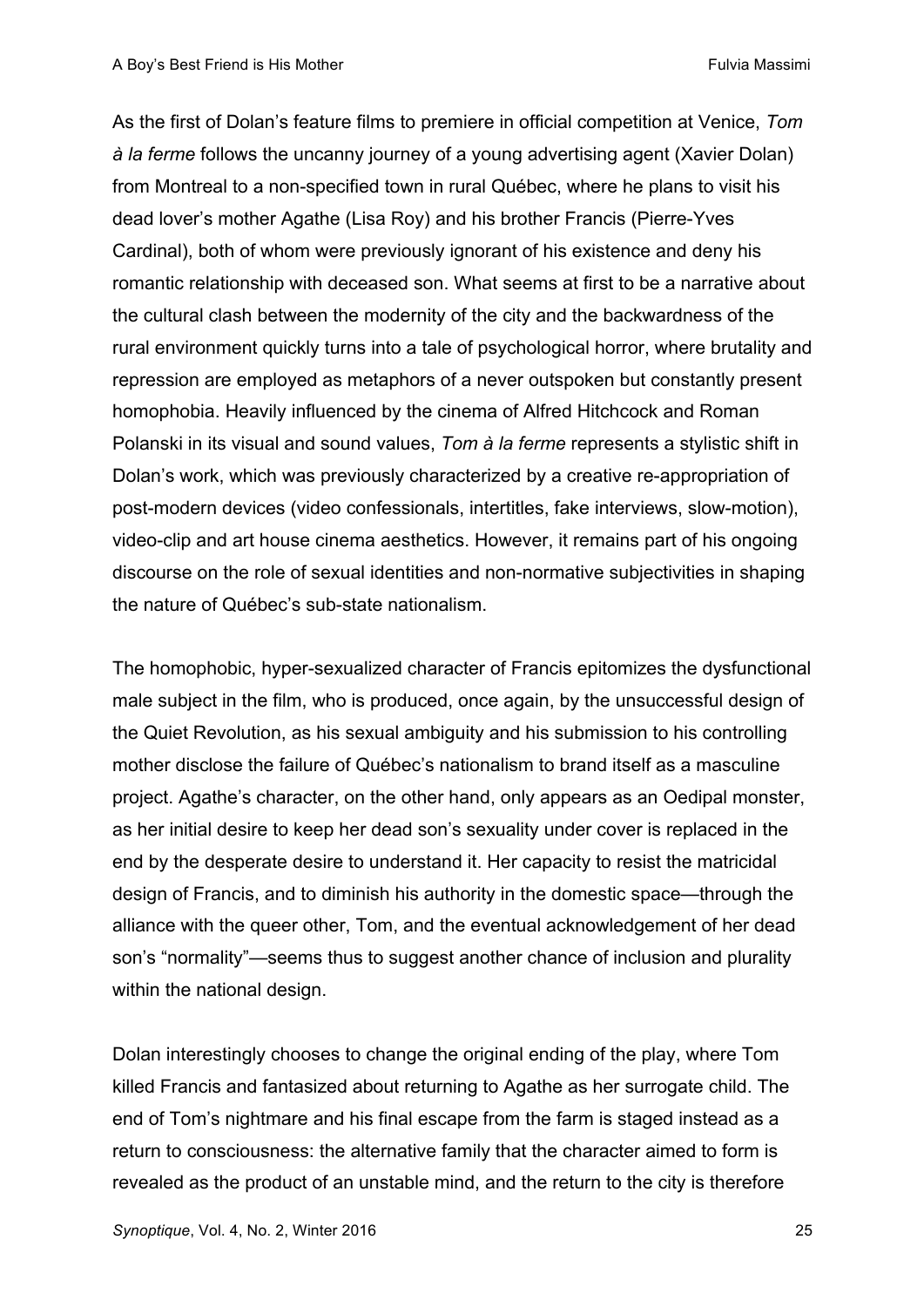conceived as the rediscovery of mental stability. The patriarchal family might be the cause of the exclusionary national project in Québec, but to substitute it with alternative models based on violence and terror is not a solution either. *Tom à la ferme* provides in the end a disturbing portrait of Québec's present, explained by Dolan himself as the result of an overall climate of violence blatantly associated with the cultural influence of the United States (signified in the film by Rufus Wainwright's song "Going to a Town" and Francis' star-spangled-banner shirt). It seems in this sense legitimate to ask if the film represents Québec's swan's song for the achievement of national "normality," or if a "new national configuration" can still be accomplished by reframing Québec nationalism in matriarchal and queer terms.

Dolan's latest feature *Mommy* (2014) resumes from the very title the director's concerns with questions of motherhood and matriarchy in post-revolutionary Québec, and intends to engage with the questions raised so far by leaving them partially unanswered. Ideally closing the circle started in 2009 with *J'ai tué ma mère*, *Mommy* sets the stage for yet another configuration of Québec's alternative national paradigm by addressing the struggle of single mother Diane "Die" Després (Anne Dorval) dealing with her violent son Steve (Antoine-Olivier Pilon) in a slightly futuristic, suburban Québec. Winner of the Jury Prize at Cannes (where it was finally presented in competition), and selected to represent Canada in the run for Best Foreign Film at the 2014 Academy Awards, *Mommy* preserves a strong connection with its Québécois setting despite the international scale of its circulation and reception. It offers a portrayal of Québec's working class enriched by the specificity of its spatial coordinates (the film is entirely shot on Longueuil), popular cultural references (the quotation from Michel Noël's *Capitaine Bonhomme*, <sup>9</sup> the musical number on the notes of "national heritage" figure Céline Dion), and regionallyspecific language (the presence of the *joual* dialect as a Tremblayan device of sociocultural accuracy).

As a recurrent feature of his cinema, Dolan's choice of the film format (or rather *formats*) suggests the coincidence of stylistic and semantic values. In *Mommy*, the 1:1 aspect ratio allows spectators to access just a limited portion of the characters'

<sup>&</sup>lt;sup>9</sup> "Les sceptiques seront confondus".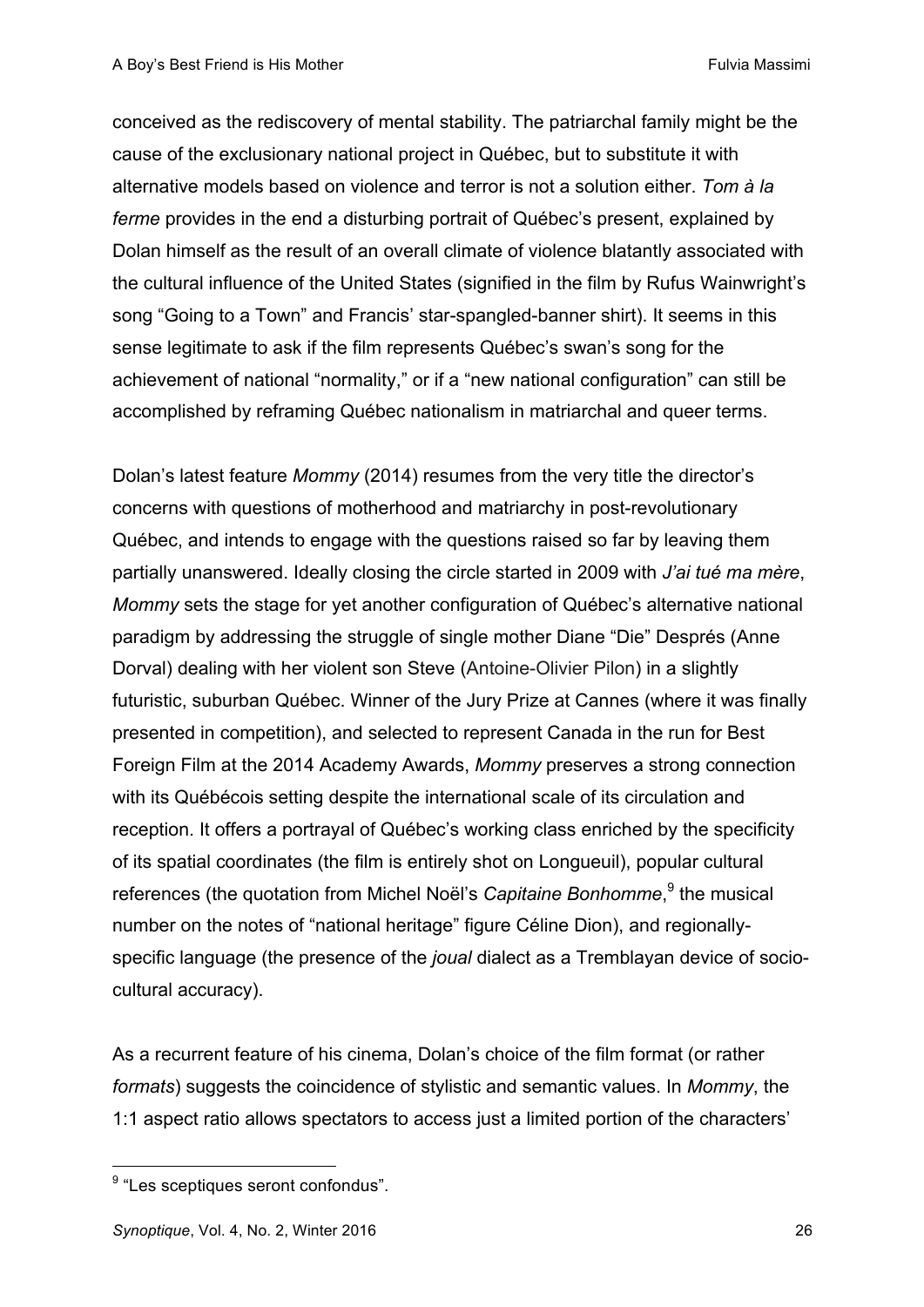lives, forcing them to exist within a square that is such only in geometrical and not socially conventional terms, suggesting the interest in the creation of an alternative *frame*work of familial and intimate dynamics. The trope of absent fatherhood and the inability of adult males to provide effective substitutes for the missing father are indeed touched upon once again by Dolan, who imagines the future of Québec as a heavily feminine scenario. The female bonding between Die and her neighbor Kyla (Suzanne Clément)—in the attempt to raise Steve in an alternative familial environment—thus offers another powerful example of Dolan's involvement with the reconfiguration of Québec's imaginary in non-normative and feminine terms rather than in heteronormative and masculine ones. Working on the film format(s) even more than on the film form to convey his message, Dolan uses the imprisonment of the characters within the 1:1 ratio to express his preoccupations for the effective future of Québec's gender and national liberation. In the opening of the format (strategically positioned as to coincide with Steve's hopes and Die's fantasies for a better life) lies the possibility to build a better tomorrow, but in its closing (also strategically positioned right before Steve's actual imprisonment) it is implied that such a possibility still needs to be worked through.

#### **Conclusion**

Taking Dolan's cinema as a symptomatic case study, this paper aimed to suggest that the potential reformulation of Québec's nationalism is no longer in accordance with the masculine, heterocentric project of the Quiet Revolution, but rather functions in more flexible and gender-inclusive terms. Feminist approaches to nationalism and queer revitalizations of Québec's cinematic imaginary have merged into the analysis of Dolan's work as an allegory of national potentialities. Queer subjects, maternal figures, and marginalized individuals, traditionally linked to culpability and national failure, have been rediscovered by Dolan's cinema as the repository of national change and strength.

In his acceptance speech for the Jury Prize at Cannes 2014, Dolan addressed New Zealander director Jane Campion as his primary source of inspiration, claiming that *The Piano* (1993) made him "want to write roles for women, beautiful women with soul and will and strength, not victims, not objects." His choice of words could not be more revelatory. In the relatively short span of his career, Dolan has emerged as one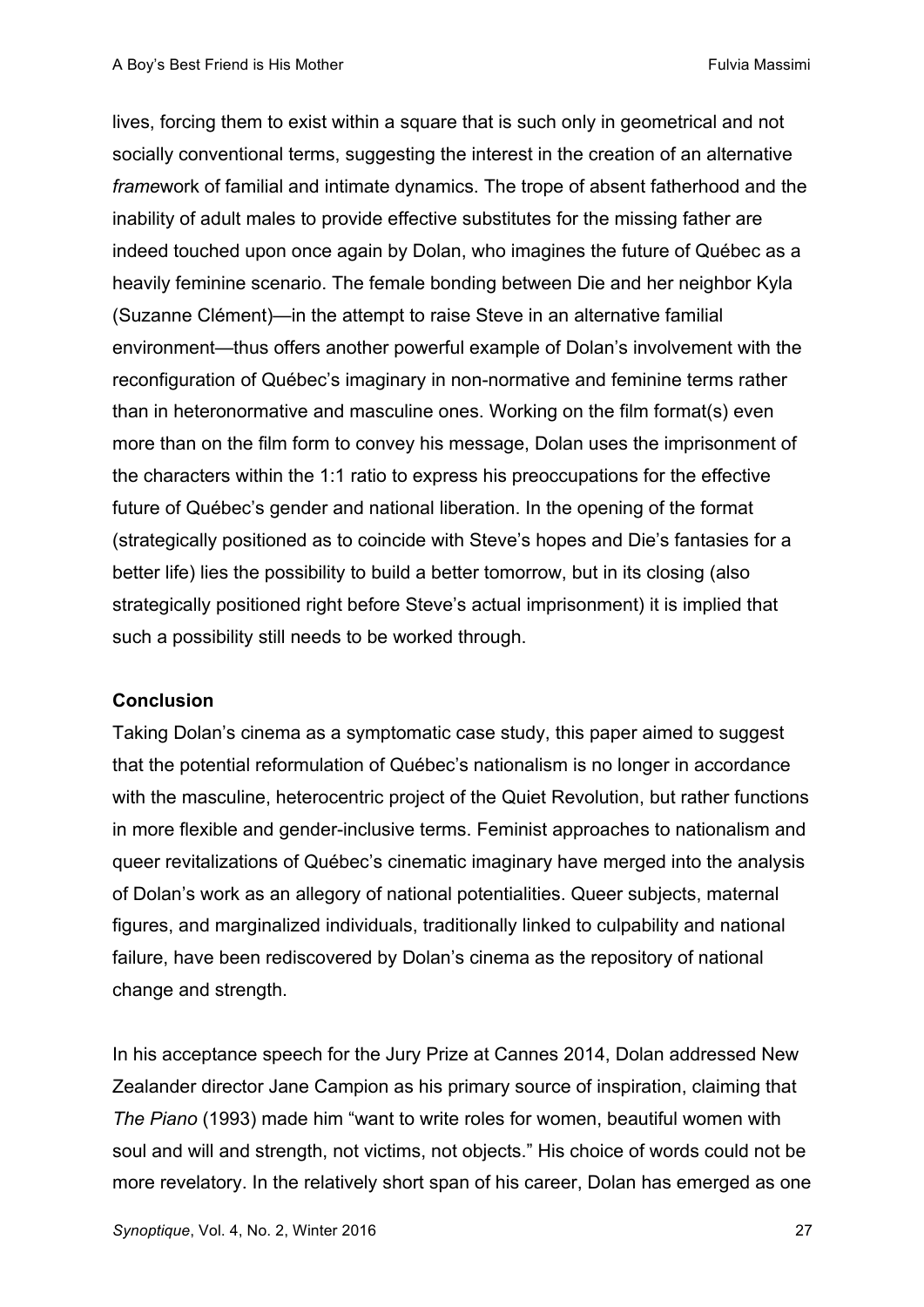of the most representative voices of Québec from both a local and an international perspective. Moreover, his call for a more profound and concrete engagement with the representation of femininity and queerness, in Québécois cinema and beyond, gives hopes for the revision of Québec's national design in more pluralist and open ways.

Fulvia Massimi is a doctoral candidate in the Film and Moving Image Studies program at Concordia University, and one of the guest editors of this journal issue.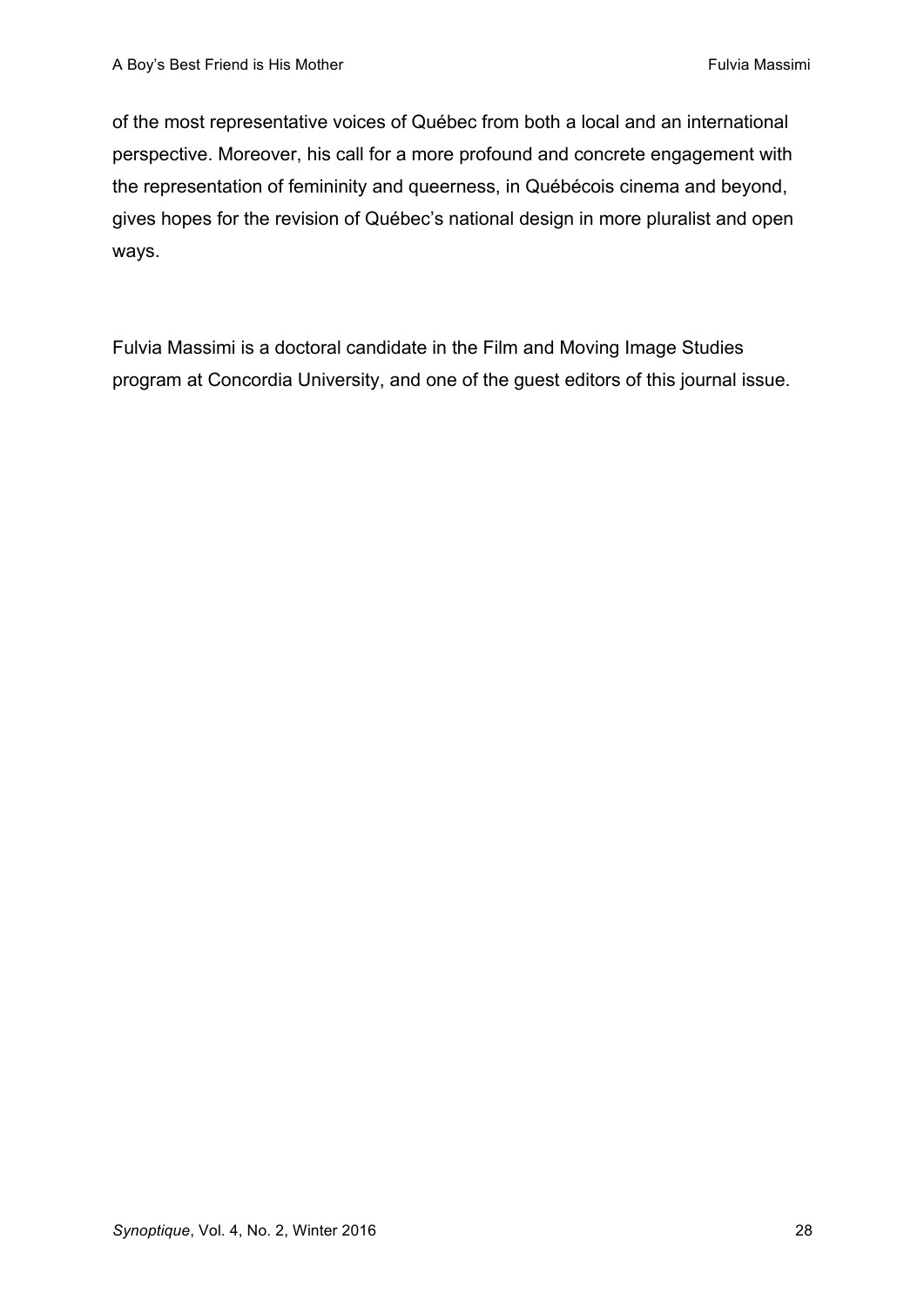## **Works Cited**

- Bouchard, Michel Marc. *Tom at the Farm*. Trans. Linda Gaboriau. Vancouver: Talonbooks, 2011.
- Chan, Felicia. "The International Film Festivals and the Making of National Cinema." *Screen* 52, no. 2 (2011): 253-260.
- Gilbert Lewis, Paula, ed. *Traditionalism, Nationalism, and Feminism: Women Writers of Québec.* Westport, CT and London, UK: Greenwood Press, 1985.
- Godin, Jean Cléo, and Dominique Lafon. *Dramaturgies Québécoises des Années Quatre-Vingt*. Ottawa: Leméac, 1999.
- De Lauretis, Teresa. "Aesthetic and Feminist's Theory: Rethinking Women's Cinema." *New German Critique* 34 (1985): 154-175.
- Devette, Pascale. *Jacques Lavigne: une philosophie de l'institution du sujet*. MA Thesis. Ottawa: Université d'Ottawa, 2012.
- Dundjerovic, Aleksandar. "Appendix: Interview with Robert Lepage." In *The Cinema of Robert Lepage: The Poetics of Memory,* 147-157. London: Wallflower Press, 2003.
- Fothergill, Robert. "Coward, Bully, or Clown: The Dream Life of a Younger Brother." *Take One* 4, no. 3 (1973): 234-250.
- Freeman, Elizabeth. "Packing History, Count(er)ing Generations." New Literary History 31, no. 4 (2000): 727-744.
- Gould, Karen, ed. *Writing in the Feminine: Feminism and Experimental Writing in Québec*. Carbondale, IL: Southern Illinois University Press, 1990.
- Knegt, Peter. "Xavier, Anyways: Québec's Dolan on Making 'Laurence,' Returning to Cannes and Going Hollywood." *Indiewire*. (September 16, 2012) <http://www.indiewire.com/article/xavier-anyways-Québecs-dolan-on-makinglaurence-returning-to-cannes-and-going-hollywood>
- Lamoureux, Diane. "L'Amère patrie : Entre féminisme et nationalism." Les Éditions du remue-ménage: Montreal, 2001.
- Lavigne, Jacques. *L'objectivité: Ses conditions instinctuelles et affectives*. Montreal: Leméac, 1971.
- Marshall, Bill. *Québec National Cinema.* Montreal and Kingston: McGill's-Queen's University, 2001.
- Nadeau, Chantal. "*Barbaras en Québec*: Variations on Identity." In *Gendering the Nation: Canadian Women's Cinema*, edited by Kay Armatage, Kass Banning,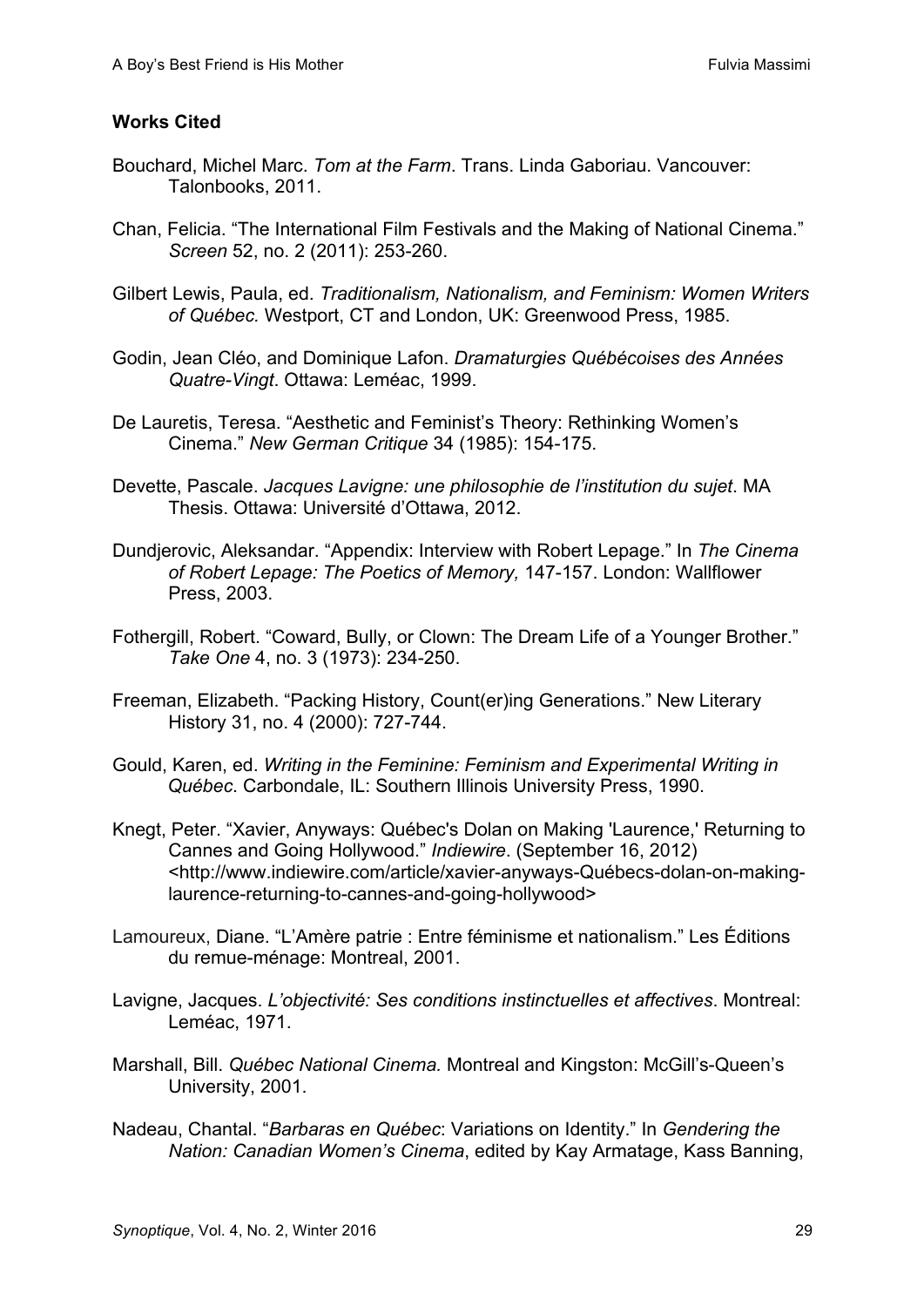Brenda Longfellow, and Janine Marchessault, 197-211. Toronto and London: University of Toronto Press, 1999.

- Nagel, Joan. "Masculinity and nationalism: gender and sexuality in the making of nations." *Ethnic and Racial Studies* 21, no. 2, (2010): 242-269.
- Peterson, Spike. "Sexing Political Identities: Nationalism and Heterosexism." *International Feminist Journal of Politics* 1, no. 1 (1999): 34-65.
- Parpart, Lee. *Nostalgic Nationalisms and the Spectacle of the Male Body in Canadian and Québécois Cinema*. MA thesis. Toronto: York University, 1997.
- -----. "Pit(iful) Male Bodies: Colonial Masculinity, Class, and Folk Innocence in *Margaret's Museum*" *Canadian Journal of Film Studies* 8, no. 1 (1999): 63- 86.
- Pigeon, Elaine. "Hosanna! Michel Tremblay's Queering of National Identity." In *In a Queer Country: Gay & Lesbian Studies in the Canadian Context*, edited by Terry Goldie, 27-49. Vancouver, 200
- Probyn, Elspeth. "Bloody Metaphors and other Allegories of the Ordinary." In *Between Woman and Nation: Nationalism, Transnational Feminism, and the State*, edited by Caren Kaplan Norma Alarcón, Minoo Moallem, 47-62. Durham, NC: Duke University Press, 1999.
- Ramsay, Christine. "Canadian Narrative Cinema from the Margins: 'The Nation' and Masculinity in *Goin' Down the Road.*" *Canadian Journal of Film Studies* 2, no. 2-3 (1993): 27-50.
- Sharp, Joanne R. "Gendering Nationhood: A Feminist Engagement with National Identity." In *BodySpace: Destabilizing Geographies of Gender and Sexuality*, edited by Nancy Duncan, 97-107. New York and London: Routledge, 1996.
- Schwartzwald, Robert. "Fear of Federasty: Québec's Inverted Fictions." In *Comparative American Identitie: Race, Sex and Nationality in the Modern Text,* edited by Hortense J. Spillers, 171-195. New York and London: Routledge, 1991.
- -----. "'Symbolic' Homosexuality, 'False Feminine', and the Problematics of Identity in Québec." In *Fear of a Queer Planet: Queer Politics and Social Theory*, edited by Michael Warner, 264-299. Minneapolis and London: University of Minnesota Press, 1993.
- Thérien, Gilles. "Cinéma Québécois: la difficile conquête de l'alterité." *Litérature* 66 (1987): 101-114.
- Vacante, Jeffery. "Liberal Nationalism and the Challenge of Masculinity Studies in Québec." *Left History* 11, no. 2 (2006): 96-117.